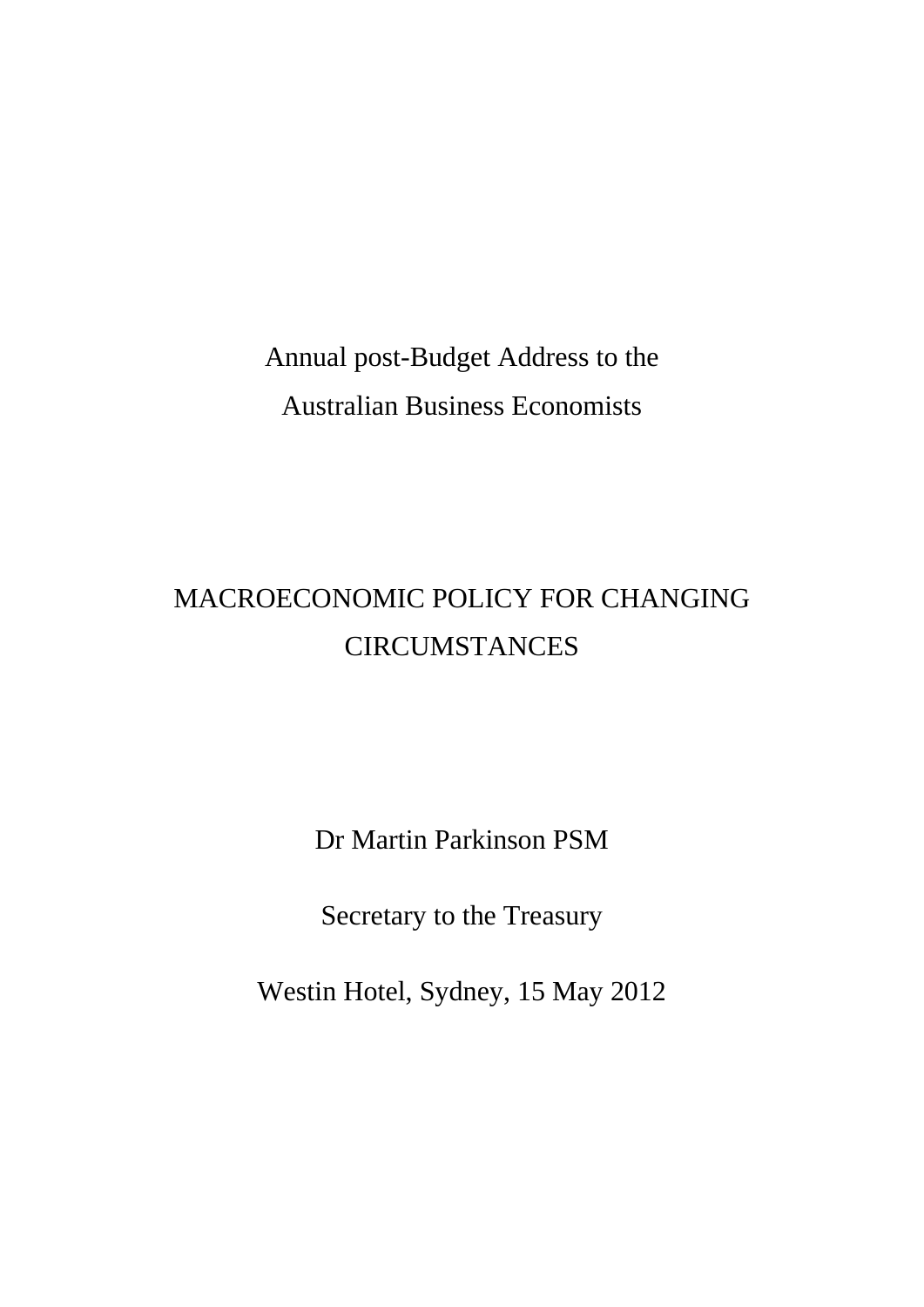As always, it is a pleasure to be here at the Australian Business Economists and, particularly, for my second post-Budget address.

Like my first address 12 months ago, today I would like to discuss some of the challenges confronted in framing the Budget released last week, focusing on three issues that have shaped the pre- and post-Budget debate.

- First, the economic forecasts, in particular what's happening behind those forecasts and how that has made forecasting, and revenue forecasting in particular, more difficult.
- Second, Australia's macro-policy frameworks viewed through the prism of how well we have handled the economic shocks that have affected Australia over the past decade.
- Third, given those frameworks, how the individual arms of policy are calibrated as circumstances change, and how this influences our thinking on returning the budget to surplus.

In addressing these three issues, I will also touch on the risks to the outlook.

### **FORECASTS**

### **The economic outlook**

Twelve months ago I outlined our expectation that the economy would grow above trend, but in doing so I also emphasized there were a number of risks, particularly from Europe and United States.

One thing being an economic forecaster teaches is the importance of humility.

While we got much of the outlook right, 12 months on we have to acknowledge that 2011-12 will be weaker than anticipated.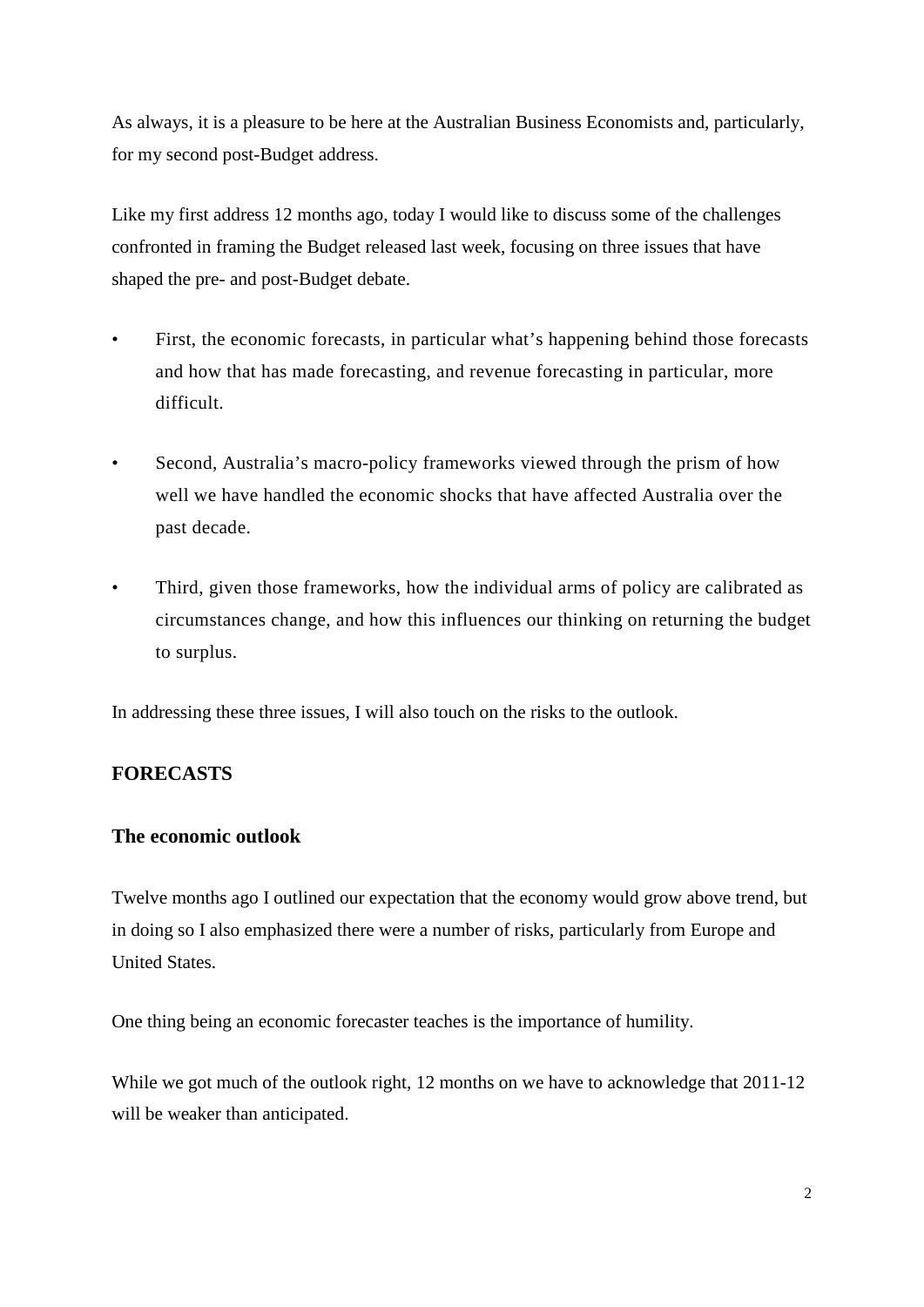The 2011-12 Budget forecast growth of 4 per cent in 2011-12 and 3¾ per cent in 2012-13. That was revised down at MYEFO to 3¼ per cent in both 2011-12 and 2012-13. While we still have two quarters of National Accounts data to go, it looks like growth in 2011-12 will come in closer to 3 per cent and our best judgement is that 2012-13 will still be around 3¼ per cent (Chart 1).



**Chart 1: GDP estimates** 

Source: ABS cat. no. 5206.0 and Treasury.

When we look at the 2011-12 Budget forecasts for activity we find that the domestic sector has panned out much as we had expected. Of course there are some compositional differences, as there always are, but it looks like we will be pretty close on the aggregates. At last year's Budget, we forecast total private demand to grow by 6 per cent in 2011-12 and our current expectation is that the outcome will be around 6 per cent.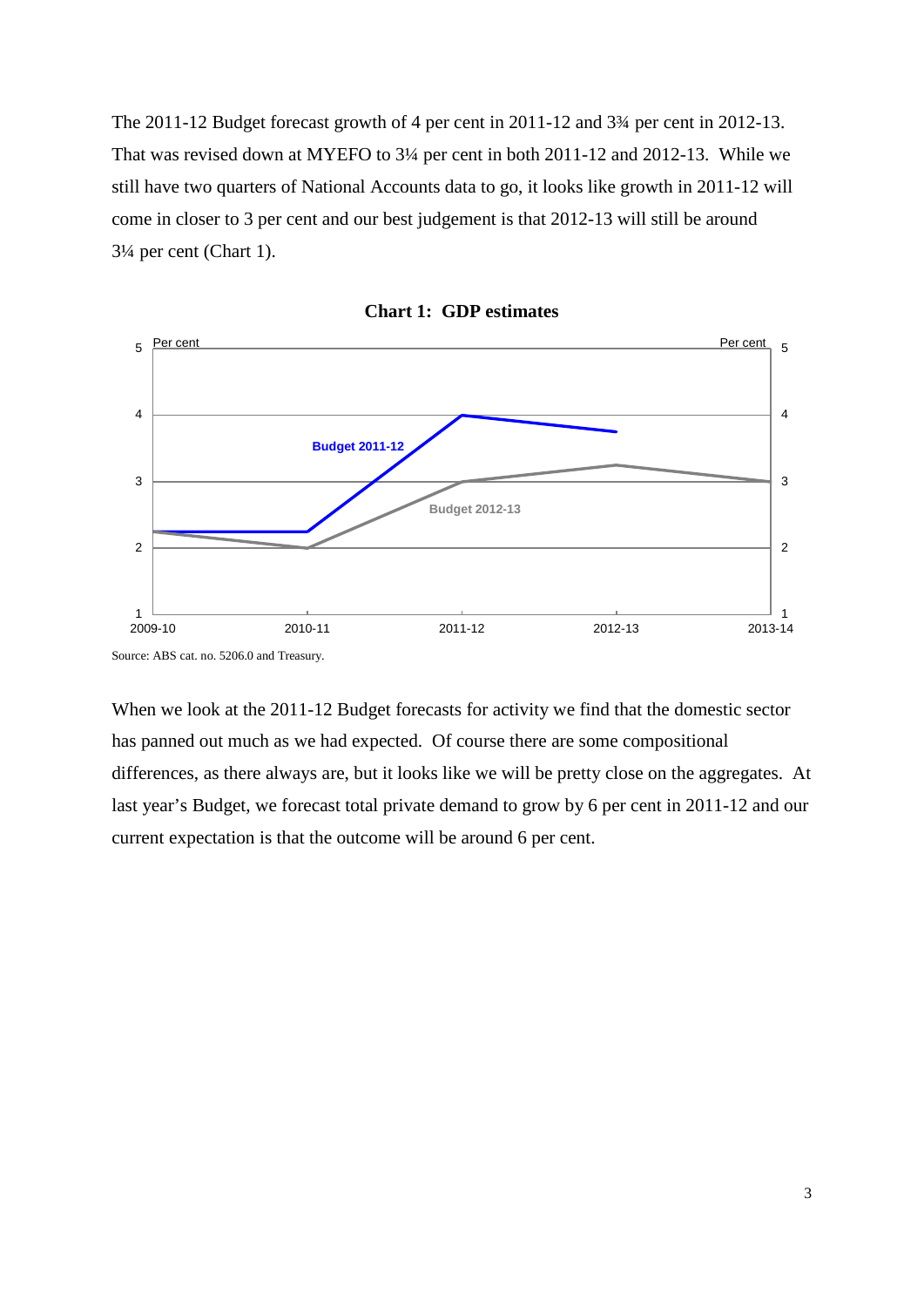### **Table 1: Key Economic forecasts**

|                                                                                                                                                                        | 2010-11        |                | 2011-12 |       | 2012-13 |                                                             |
|------------------------------------------------------------------------------------------------------------------------------------------------------------------------|----------------|----------------|---------|-------|---------|-------------------------------------------------------------|
|                                                                                                                                                                        | 2011-12 Budget | <b>Outcome</b> |         |       |         | 2011-12 Budget 2012-13 Budget 2011-12 Budget 2012-13 Budget |
| Private Final Demand (b)                                                                                                                                               |                | 3.3            | 6       | 6     | 6       |                                                             |
| Public Final Demand (b)                                                                                                                                                | 31/2           | 3.4            | 11/4    | 11/2  | $-11/4$ | $-1/2$                                                      |
| Exports                                                                                                                                                                | 4              | 0.2            | 61/2    | 4     | 51/2    | 41/2                                                        |
| <b>Imports</b>                                                                                                                                                         | 9              | 10.4           | 101/2   | 121/2 | 81/2    | 71/2                                                        |
| <b>Real GDP</b>                                                                                                                                                        | 21/4           | 2.0            |         |       | 33/4    | 31/4                                                        |
| <b>Nominal GDP</b>                                                                                                                                                     | 8              | 8.3            | 61/4    | 51/2  | 53/4    | 5.                                                          |
| Employment                                                                                                                                                             | 23/4           | 2.2            | 13/4    | 1/2   | 13/4    | 11/4                                                        |
| <b>Unemployment</b>                                                                                                                                                    |                | 4.9            | 43/4    | 51/4  | 41/2    | 51/2                                                        |
| <b>CPI</b>                                                                                                                                                             | 31/4           | 3.6            | 23/4    | 11/4  |         | 31/4                                                        |
| (a) GDP, private final demand, public final demand, exports and imports are year-average grow th. Employment and CPI are through-the-year grow th to the June quarter. |                |                |         |       |         |                                                             |

The unemployment rate is the rate for the June quarter.

(b) Excluding second-hand asset sales from the public sector to the private sector.

Our key forecasting error on activity looks to have been around exports and imports.

At last year's Budget, we forecast export growth of 6½ per cent in 2011-12. As it turned out, it looks like it will be closer to 4 per cent. This may not seem much, but exports account for around 20 per cent of GDP so even small errors in the forecasts can have material impacts on the accuracy of the overall GDP forecasts (Chart 2).





Source: ABS cat. no. 5206.0 and Treasury.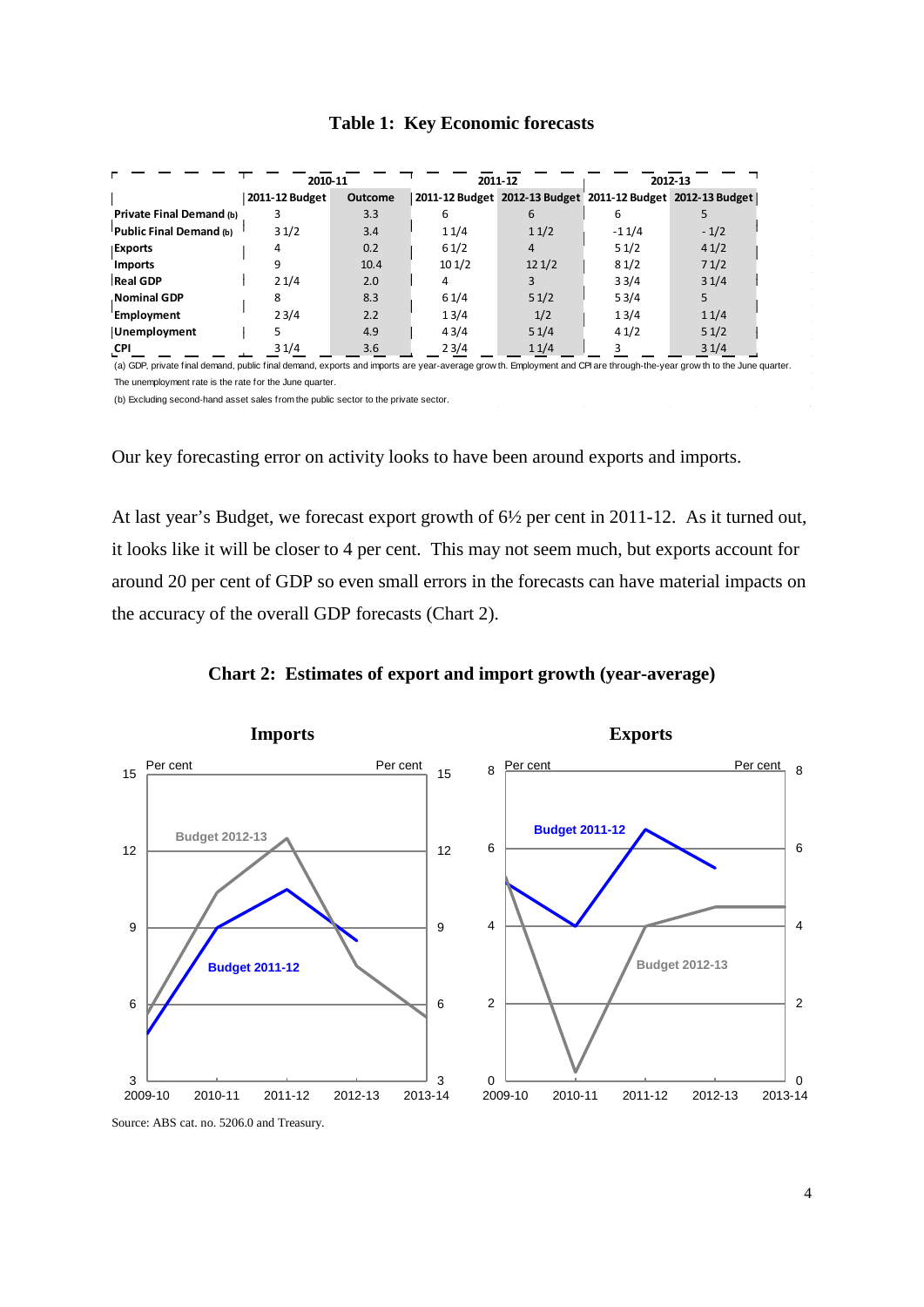There were a few factors that appear to have contributed to the likely weaker outcomes.

While the global situation has inevitably had an impact, there are also other factors including: our underestimation of how long it would take miners to recover from the 2011 Queensland floods<sup>[1](#page-4-0)</sup>; an overestimation of how quickly new iron ore and coal capacity could be brought on-line; and the extent of weakness in services exports, particularly education services exports.

While export growth has been weaker than we thought, import growth has been stronger, which translates into a larger net export detraction and lower GDP growth for a given level of final demand growth.

In last year's Budget, we forecast import growth of 10½ per cent in 2011-12. Now it looks like it will be closer to 12½ per cent. The stronger-than-expected import growth predominantly reflects the larger-than-expected business investment growth. As you know resources investment is very import intensive, and the shift towards investment for LNG projects makes it even more so.

Again, this is not much of a miss, given the size of the growth rates. But with imports also equivalent to around 20 per cent of GDP, it still has a material effect on the accuracy of the forecasts.

This highlights one of the complexities of forecasting at the moment. Because of the mining boom, things are moving around much more than usual. Parts of business investment are expected to grow by well over 20 per cent this year; imports are expected to grow by over 12 per cent; and the terms of trade are forecast to fall by more than 10 per cent over the

-

<span id="page-4-0"></span><sup>&</sup>lt;sup>1</sup> The forecast error in export growth in 2010-11 was driven by a slower-than-expected recovery in Queensland coal exports in the March and June quarters of 2011 and ABS methodological changes to historical data. Revised assessments of the Australian coal industry supply chain after Budget 2011-12 identified capacity utilisation issues and expansion delays directly as a result of the 2011 floods, along with over-optimism in previous forecasts of timelines for new capacity coming online. These factors were also incorporated into our current forecasts.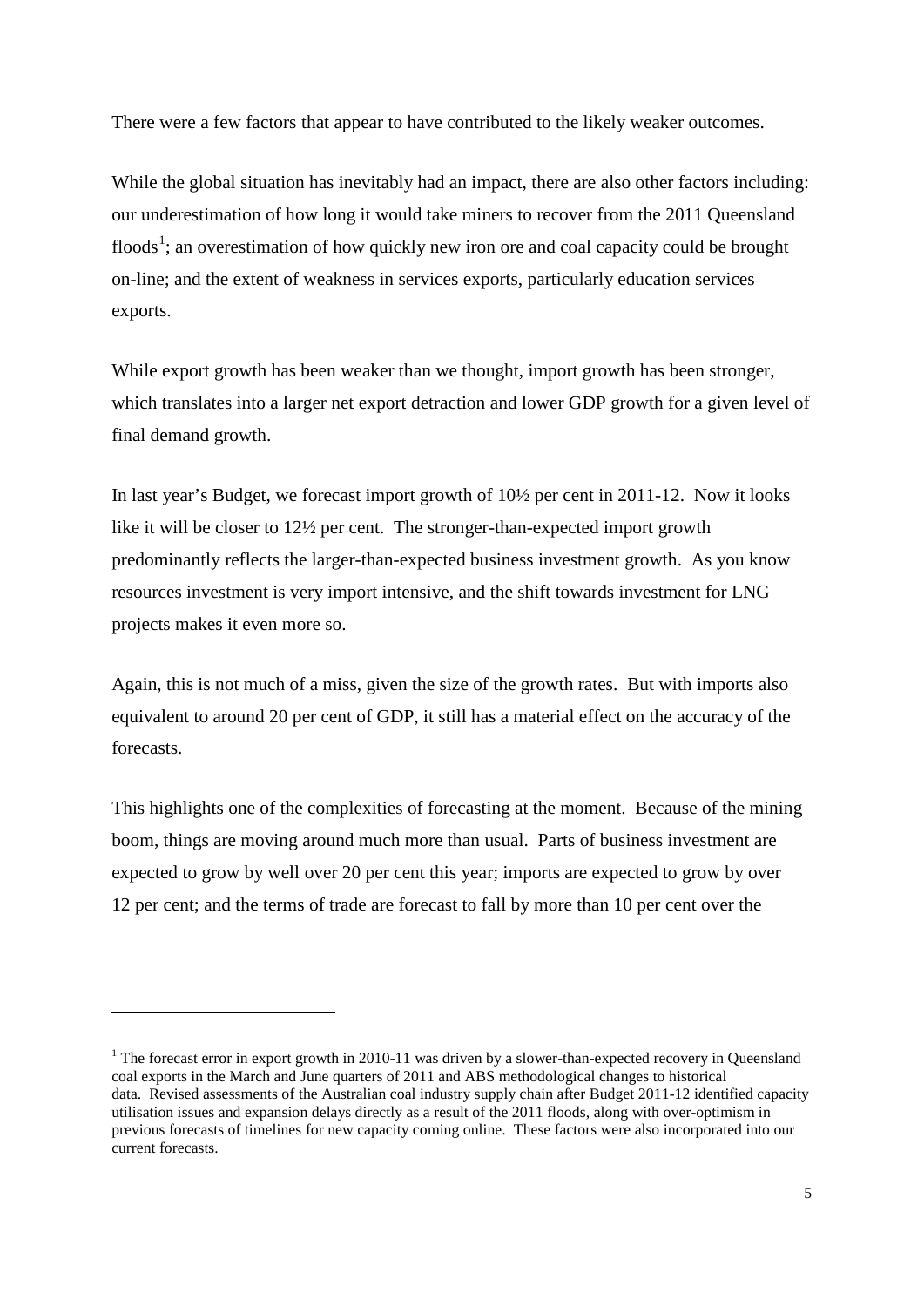forecast period. Such large movements are difficult to calibrate tightly, but small errors in these components can make a big difference to the accuracy of the forecasts.

We've incorporated the flow of new information — some positive and some negative — into the 2012-13 forecasts. We have also factored in the expected contractionary effect on activity from the Government's fiscal consolidation and the impact of the carbon price.

Not that that necessarily means we will be right. As detailed in Budget Statement 2, there are substantial risks around the forecasts. The global outlook is still very uncertain, as it has been for some time. We are particularly worried by the Euro-zone situation, which is why our forecasts for European growth are markedly weaker than those of the IMF, Consensus and the European Commission  $(-\frac{3}{4})$  per cent as against around  $(-\frac{1}{4})$ .

But there are also domestic risks. A key one is around the labour market. The economy is going through a large structural transition and, as noted in Budget Statement 2 (p2-33), there is "the possibility that frictional unemployment could temporarily rise as businesses adjust to changing patterns of demand and workers look to find new opportunities in emerging parts of the economy."

The labour market is not the only thing that it is difficult to get a handle on at the moment. We know, for example, that the elevated terms of trade and the high exchange rate are having big effects on the broader economy. As are attitudes to debt, changing patterns of consumer spending, competitive pressures and technological change. But, as you would expect, translating the impact of these broad structural forces into precise central case forecasts is particularly challenging.

### **The revenue forecasts**

Forecast errors on the income side also have implications for our tax base.

More subdued outcomes in real and nominal GDP have contributed to nominal tax receipts being weaker than expected, with growth in nominal GDP revised down for 2011-12 (broadly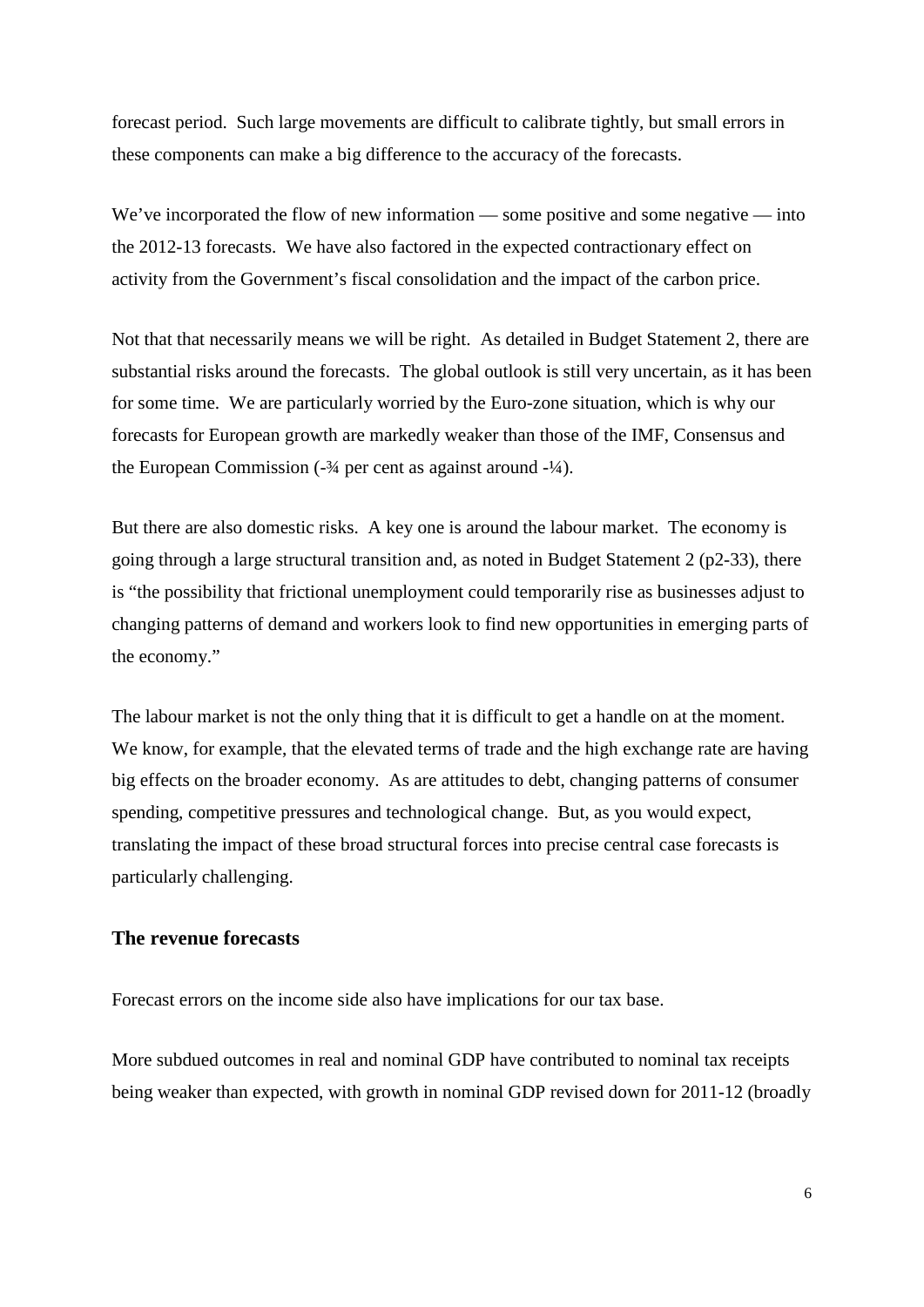in line with the downward revision in real GDP) and the 2012-13 forecasts of nominal GDP also revised down.

At last year's Budget, tax receipts were expected to grow by 13.7 per cent in 2011-12. This year's Budget revised that down to 10.3 per cent. This is mainly due to downward revisions to growth in company tax, capital gains tax and consumption taxes.

Company tax receipts were anticipated to rebound very strongly in the 2011-12 Budget by 27.5 per cent. This has been revised down, but to a still robust 19.9 per cent, which reflects several factors.

The first is the implications for company tax of the mining sector growing more rapidly than anticipated and mining investment exceeding expectations.

As set out in Budget Statement 5, these factors will tend to dampen tax receipts as a share of the economy, as mining companies claim tax deductions associated with the depreciation of their capital stock. Of particular importance is the accelerated write-offs provided for many mining assets. Some assets receive immediate deductions while others are depreciated at concessional rates over a longer period. Accelerated write-offs effectively result in the deferral of tax payments into future years. While we had anticipated this factor in our forecasts, we underestimated its magnitude.

Second, it seems that it is taking longer than anticipated for company tax losses to be absorbed. Given the sheer magnitude of losses incurred during the GFC, and the paucity of precedents to guide our judgment about how the losses are utilised, this was always going to be a major forecasting challenge.

Company, superannuation funds' and individuals' income taxes were also affected by capital gains tax (CGT), which was revised down by \$1.6 billion between the two budgets.

CGT collections are also affected by the rate at which assets are sold (as it is taxed on realisation not accrual), with considerable volatility from year to year in realisation rates across investors and asset classes.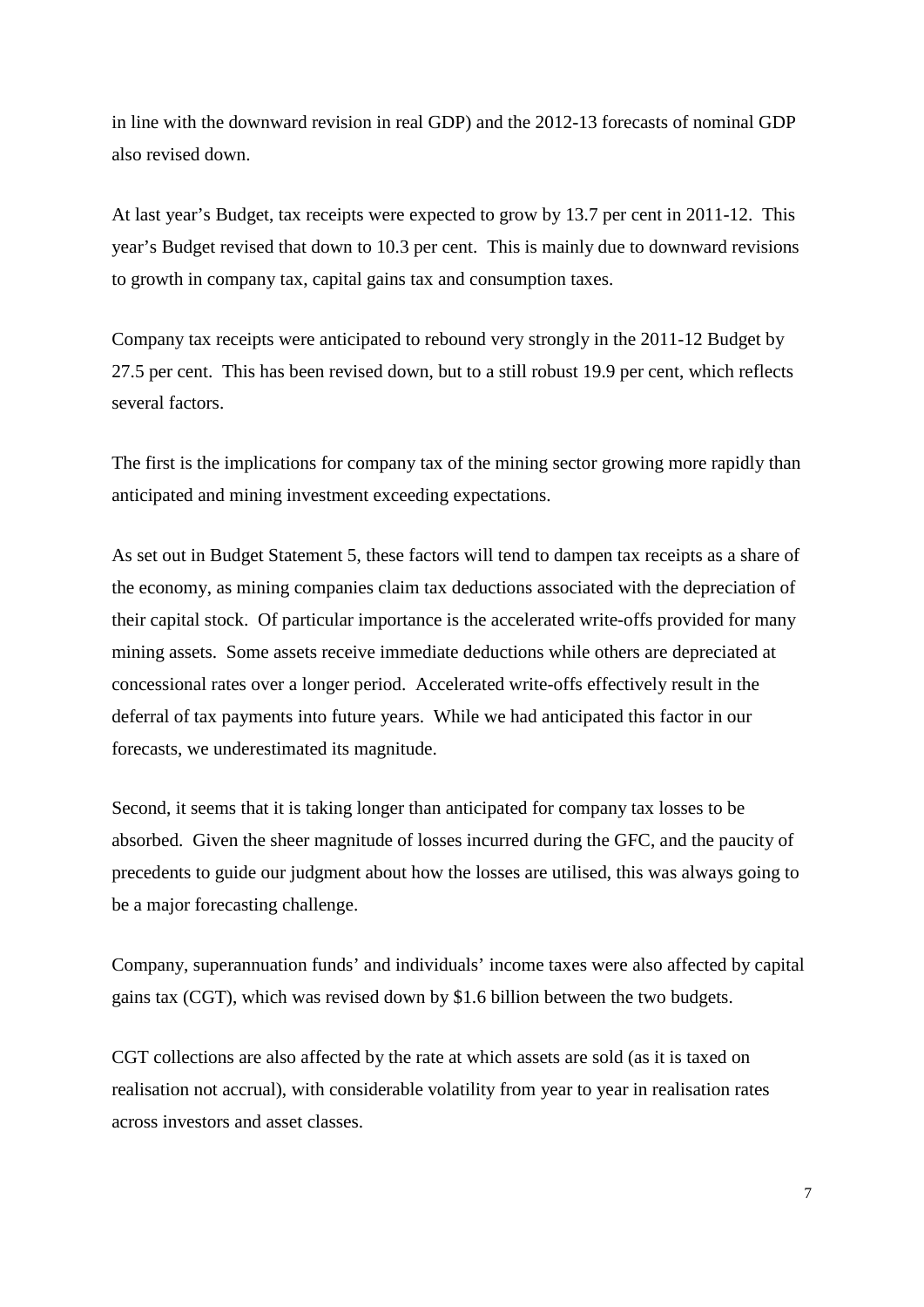A further complication stems from the carrying forward of some capital losses into later years which are then used to offset gains. As such, our forecasting methodology requires the tracking of these losses and a calculation of the rate at which they will be utilised. Again, the unprecedented losses from the GFC means there are no well-established historical patterns to draw upon. What this means is that it will take some time to untangle all the reasons for the error in the CGT forecasts.

Indirect tax collections, including GST, have also proven to be weaker than anticipated. These have been revised down \$3.7 billion. Conceptually, indirect taxes should track consumption (adjusted for differences in the tax base) fairly closely, but this has not happened in the recent past.



**Chart 3: GST and consumption subject to GST**

Source: Treasury.

GST collections fell markedly following the onset of the GFC (the grey line in Chart 3). At the time, growth in consumption subject to GST fell only marginally (the blue line) but has since been revised and now better tracks GST growth during 2008 (the red line). There is still, however, a large discrepancy between GST growth and the relevant economic aggregate since 2010. The GST experience suggests that despite a strong bounce-back in 2009-10, consumers remain cautious in their spending.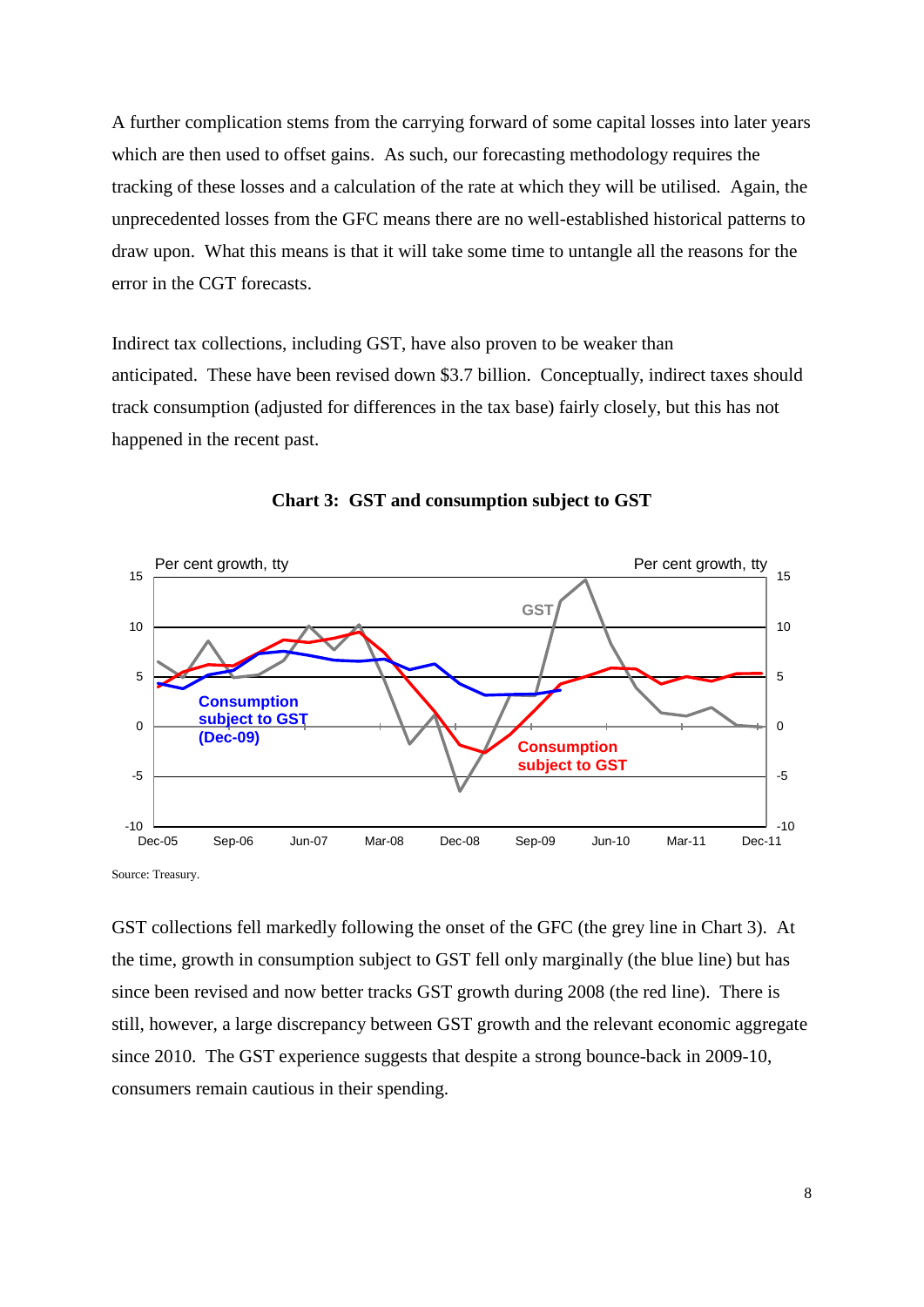We expect tax receipts will continue to be affected by changes in the level and composition of the nominal economy, as well as other factors, including asset price growth. Given the significant structural change in the economy, and the changing relationship between the nominal economy and tax collections, this is a particularly challenging time for revenue forecasting.

### **A ROBUST AND FLEXIBLE MACROECONOMIC FRAMEWORK**

I would like to move on to discuss how well our macroeconomic framework — our approach to fiscal policy, monetary policy and the exchange rate — has served Australia in recent times.

Australia has had a medium-term approach to fiscal policy since the mid-1980s, before evolving into a fully articulated framework with the development of the *Charter of Budget Honesty* in the second half of the 1990s.

A key objective of fiscal policy is to maintain fiscal sustainability from a medium-term perspective. Outside of the automatic stabilisers, discretionary fiscal policy should only be used for supporting demand during extreme circumstances, such as when:

- the effectiveness of monetary policy is impeded; and/or
- a shock is sufficiently large and sufficiently sudden that monetary and fiscal policy should work together effectively to support activity, such as during the GFC.

Monetary policy aims to maintain inflation between 2 and 3 per cent, on average, over the cycle — anchoring inflation expectations. It has the primary responsibility for managing demand to keep the economy on a stable growth path consistent with low inflation.

Put another way, good fiscal and structural policy can create the incentives for supply-side expansion while monetary policy aims to keep demand growing in line with that expansion in potential.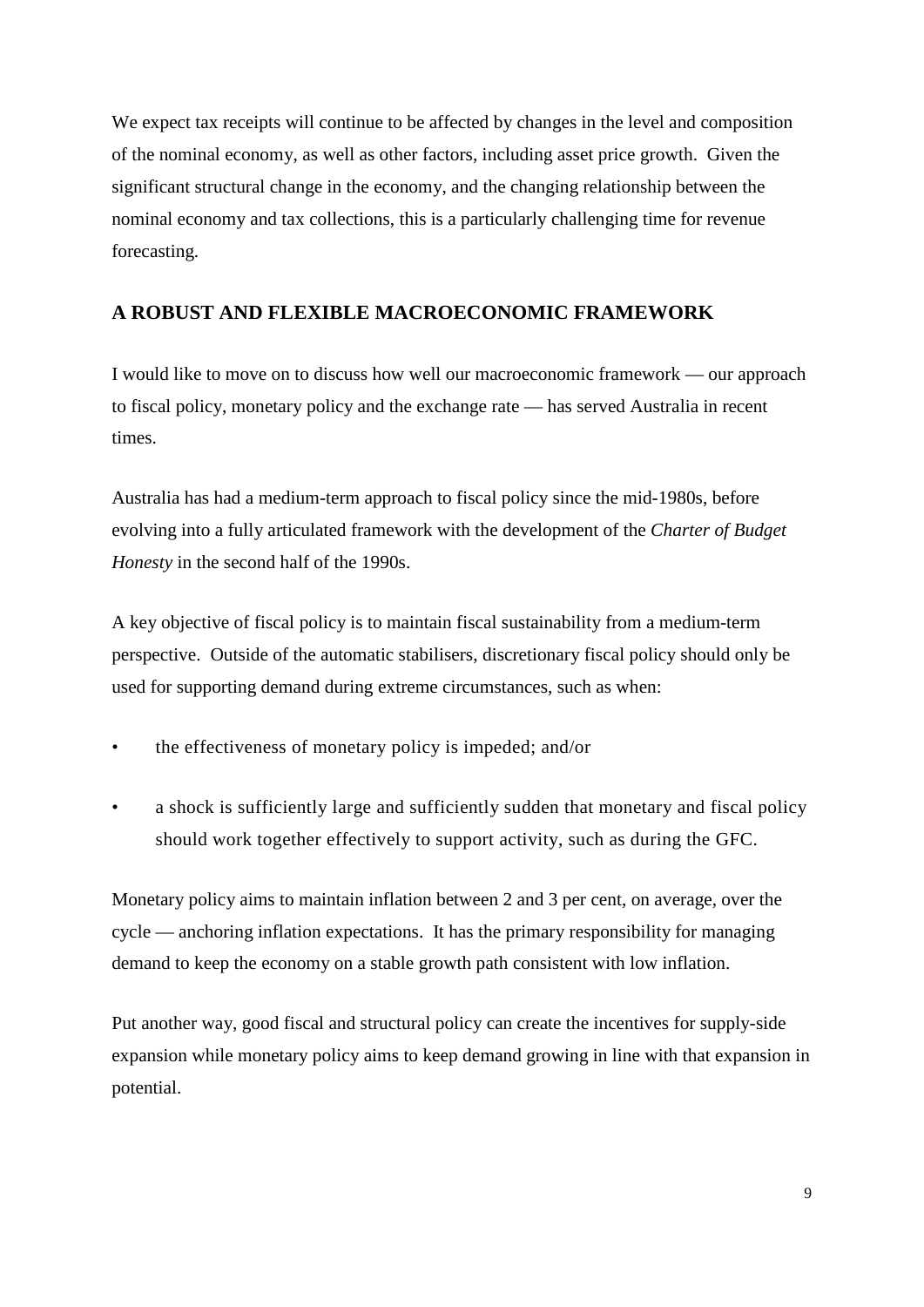Monetary policy is supported by a floating exchange rate which acts as a shock absorber that offsets some of the effects of global shocks on the economy and naturally adjusts in response to other economic developments.

The medium-term focus of both monetary and fiscal policy, combined with a market-determined exchange rate, is extremely important. It provides great flexibility to deal with the economic shocks that come our way.

Establishing this macroeconomic framework was not easy, and it has evolved through time. But today Australia's macroeconomic policy framework is an asset, an endowment, forming an important part of the economy's productive base.<sup>[2](#page-9-0)</sup>

Unfortunately it is sometimes forgotten that this framework is in no small part responsible for the relative stability of Australian economic growth for the past two decades. This is despite Australia having faced three of the most significant — some may say the largest — shocks seen since World War II in the past decade.

All three shocks are well known, especially to this audience, but the way that Australia has handled them should not be undersold.

These shocks have tested our macroeconomic framework and resilience and each time we have come through relatively unscathed. In fact, our economic performance in the face of them has been nothing short of remarkable.

### **Shock 1 — Mining Boom Mark 1**

1

Let me begin with shock 1, otherwise known as Mining Boom Mark 1, which started in the March quarter of 2004. The story of the boom is well known so I won't repeat the details, but I do want to focus on the two arms of macroeconomic policy during this phase, an approach I will repeat in the subsequent two phases.

<span id="page-9-0"></span><sup>2</sup> Parkinson, M (2011), *Sustainable Wellbeing — An Economic Future for Australia*, The Shann Memorial Lecture, August 2011.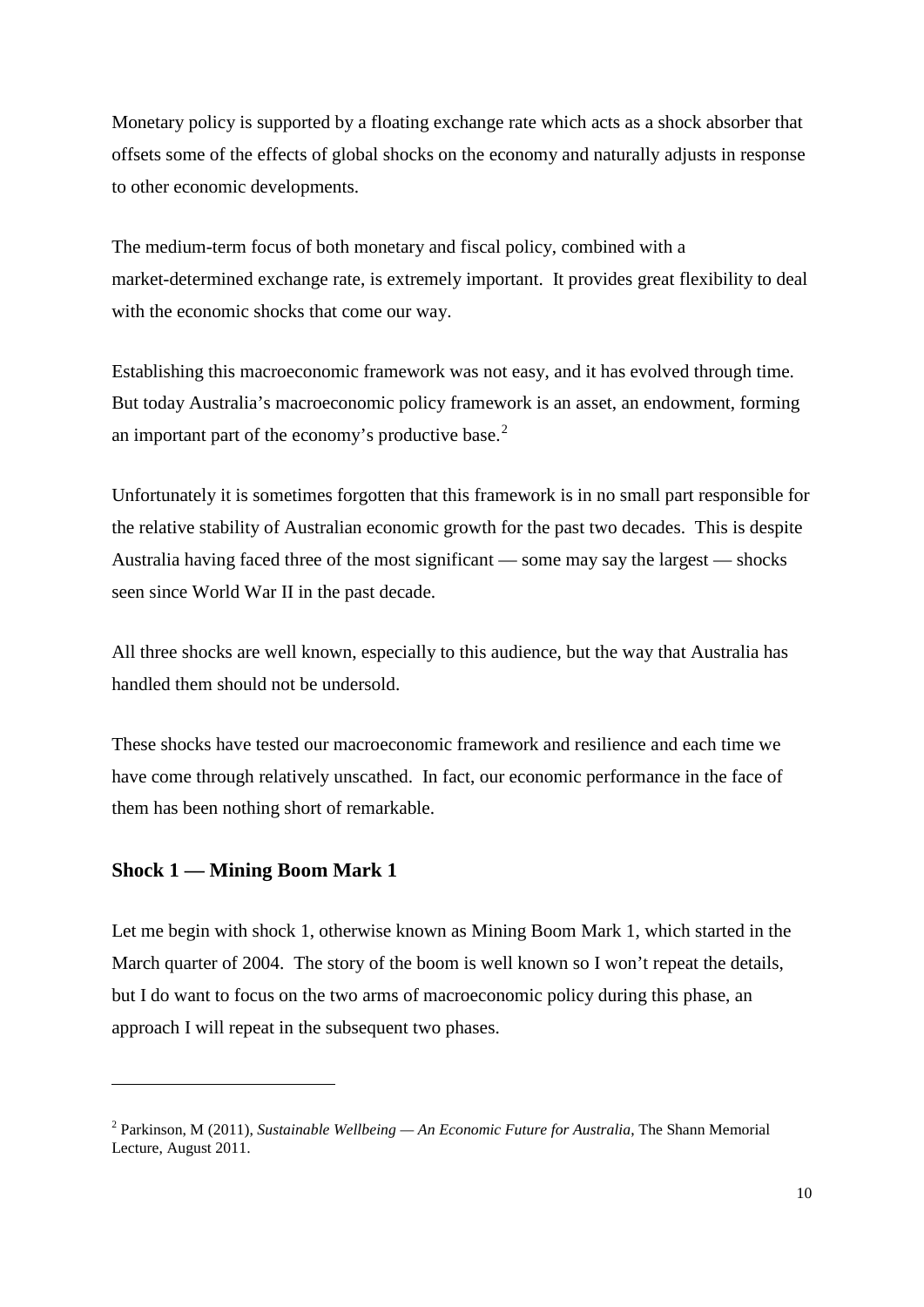In this shock, rapidly rising demand for Australian mineral resources from China and other emerging economies saw our terms of trade rise by almost 50 per cent from the beginning of 2004 until the eve of the GFC (Chart 4).





Following a phase of monetary policy easing in the early 2000s in response to the global slowdown following the end of the tech-boom, monetary policy was gradually tightened through the initial phase of the terms of trade boom.

However, with the economy approaching capacity constraints around 2006 and 2007, with unemployment heading down towards 4 per cent — a rate not seen since the early-1970s, which coincidentally, was the last time Australia experienced a terms of trade boom — the pace of monetary policy tightening increased to address inflationary pressures.

Inflation peaked at 5 per cent in 2008, just before the most dramatic phase of the GFC (Chart 5). At the time the cash rate was 7.25 per cent.

On the fiscal side, the Commonwealth government continued to deliver surpluses in each year between 2002-03 and 2007-08. While the surplus continued to rise each year as a share

Source: ABS cat. no. 5206.0 and Treasury.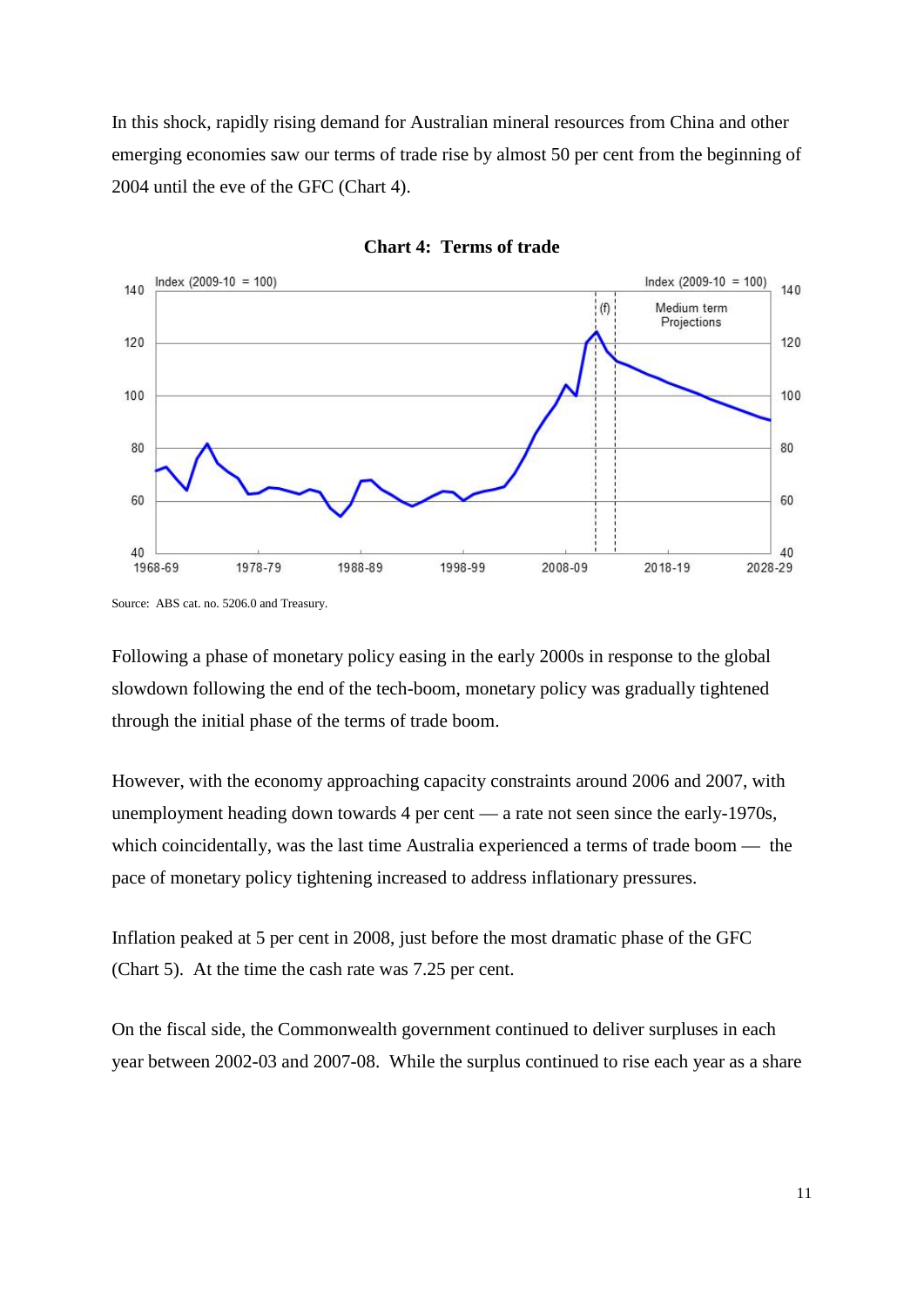of GDP, it did so only slightly, suggesting that fiscal policy was recycling a substantial part of the revenue surge back into the economy.<sup>[3](#page-11-0)</sup>

In addition to the monetary and fiscal policy response, the Australian dollar appreciated from around 76 US cents at the beginning of 2004 to peak at around 95 US cents in June 2008.



### **Chart 5: A comparison of Terms of Trade booms**

**1950s Boom 1970s Boom**

-

Source: ABS cat. no 5206.0, 6401.0, RBA and Treasury.

<span id="page-11-0"></span><sup>&</sup>lt;sup>3</sup> In assessing the stance of fiscal policy at the time, it is relevant to note that the economy was growing above trend, with unemployment falling, and with CGT and other revenues rising much faster than trend. While surpluses were also rising as a share of GDP, the fiscal settings were unlikely to have been optimal. However, the case for even tighter fiscal settings was made more difficult by the strength of the Government's balance sheet and the approach to asset management.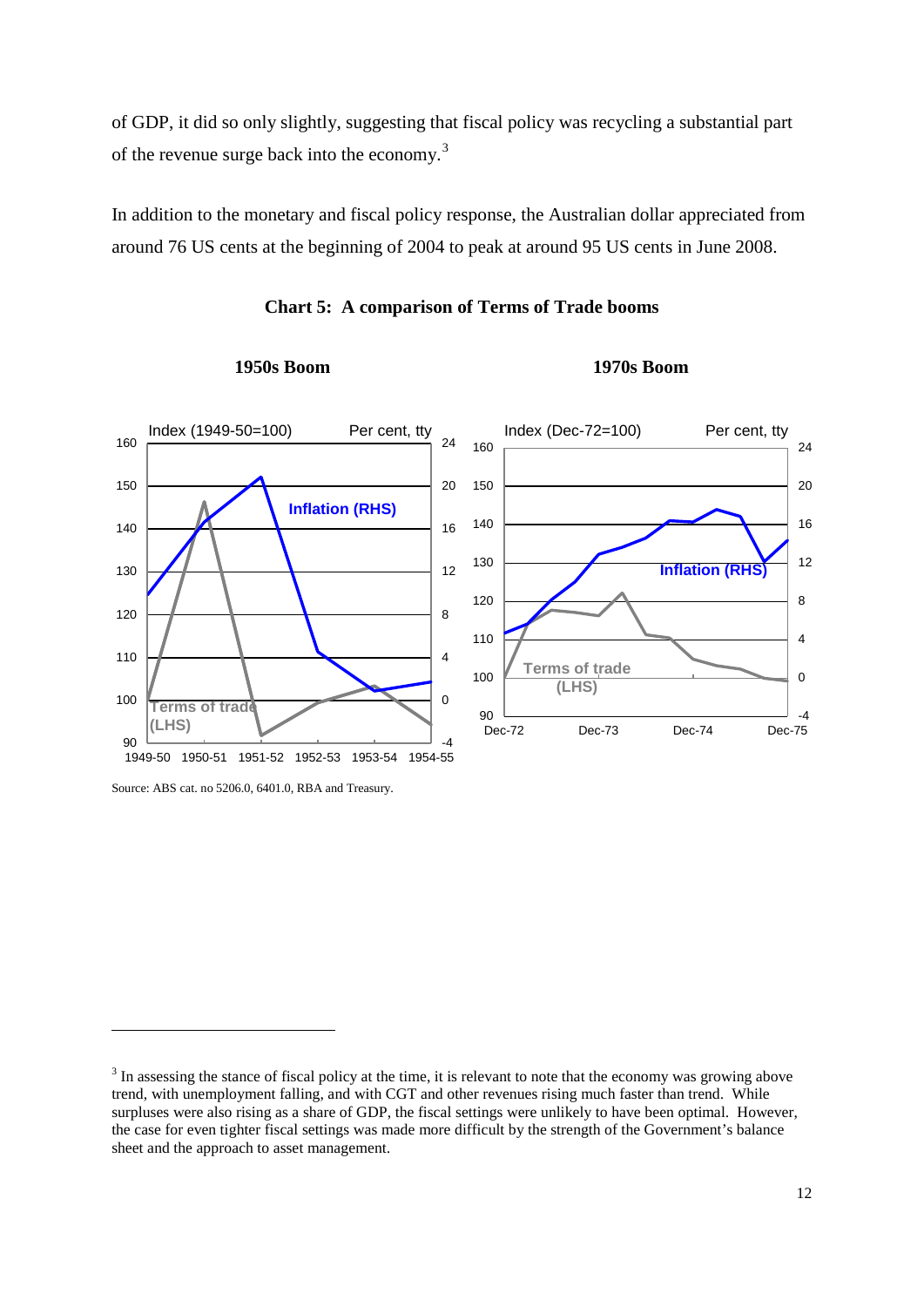



Source: ABS cat. no 5206.0, 6401.0 and Treasury.

<u>.</u>

This rise in the exchange rate acted as an important automatic stabiliser. While the high dollar weighed heavily on some sectors of the economy — as it continues to do so — it helped spread the benefits of the boom and shield the macro-economy from the shock by helping to bring down the price of imported consumer goods. The alternatives — tighter monetary policy or significant and costly increases in domestic prices (that is, a real exchange rate appreciation driven by higher domestic inflation) — would have a different distribution of costs on the economy, and ones which are arguably less beneficial for consumers.

In the absence of sound macroeconomic policy frameworks, past booms, such as the Korean War wool boom of the 1950s and the commodity boom of the early-1970s, ended badly.<sup>[4](#page-12-0)</sup> Annual inflation spiked at over 20 per cent in 1951-52, while in the 1970s annual inflation rates averaged just below 15 per cent for several years and unemployment rose.

<span id="page-12-0"></span><sup>&</sup>lt;sup>4</sup> Note that the mining investment boom of the late 1970s and early 1980s is excluded from this analysis as it was not driven by the terms of trade. Rather, that period was characterised by significant investment on the back of large resource discoveries even though the terms of trade had fallen after the early-1970s boom and had then remained broadly flat.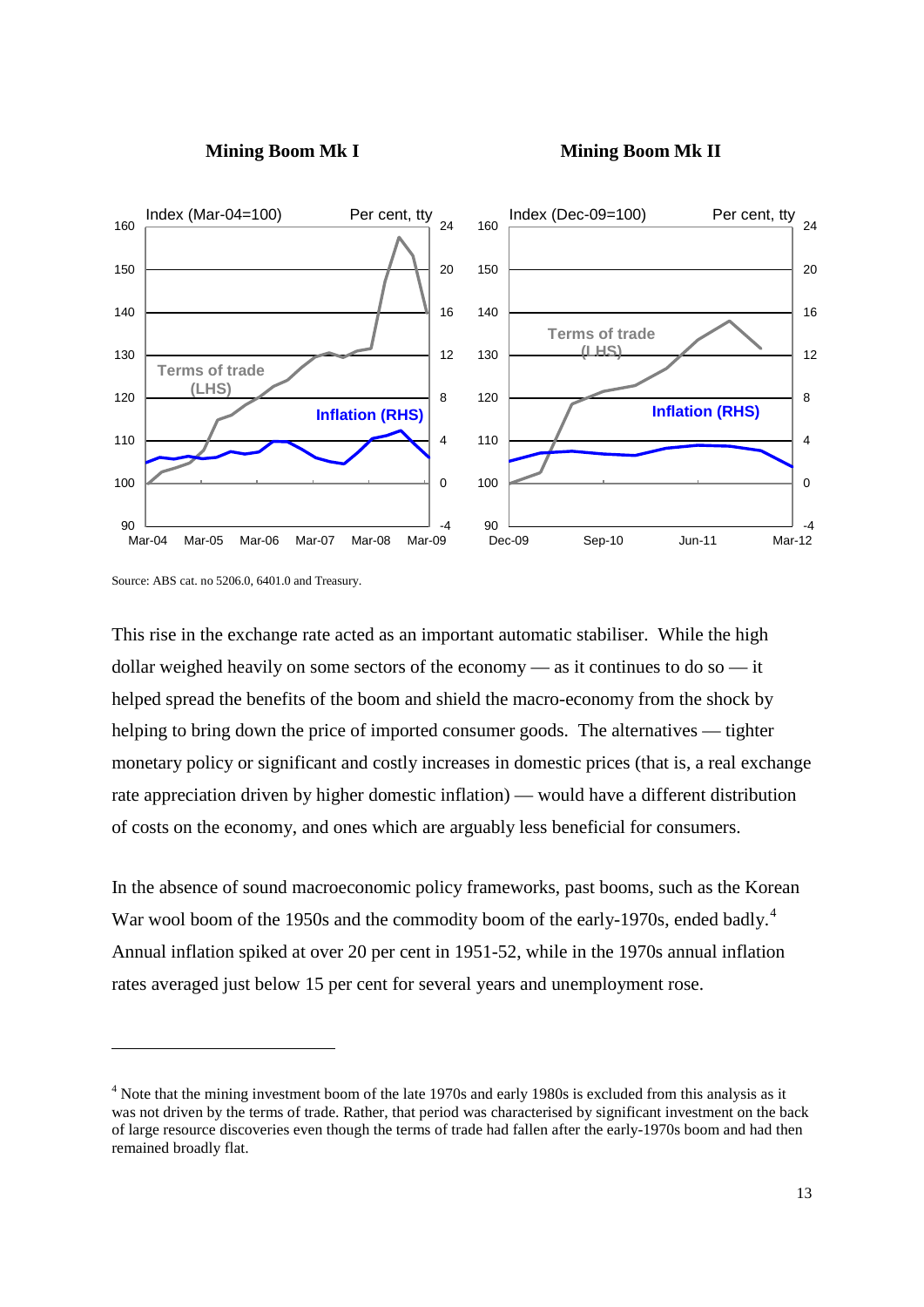One way to think about this is that, in these earlier booms, an external impulse, the terms of trade shock, fed directly into the economy through a fixed or only slowly adjusting exchange rate. This shock was then propagated throughout the economy via the centralised wage fixing system which led to considerable cost increases, and erosion of internal competitiveness, for those sectors not linked to mining.

In contrast, while the terms of trade boom during the first phase of the mining boom was larger than in either the 1950s or 1970s, the economy was first buffered by the floating exchange rate and then again by more flexible labour markets — so that for the first time in our history Australia was able to successfully manage the shock.

### **Shock 2 — the global financial crisis**

Shock 2, the global financial crisis, was easily the most significant negative shock to strike Australia in the last 50 years.

Following the collapse of Lehman Brothers in the United States, the IMF repeatedly downgraded its growth forecasts for the advanced economies and the world. And by March 2009, the IMF was forecasting global GDP to decline by a ½ to 1 per cent in 2009 — the first time in history the IMF had forecast a global contraction.

Although Australia performed better than most advanced economies, the GFC still had a significant effect on the Australian economy. One of the most notable channels in Australia was financial asset prices.

Chart 6 gives a sense of the completely different scale of the domestic financial effects from the global financial crisis than from either the Asian financial crisis of the late 1990s or the dotcom bust of the early 2000s. Over the two years, 2007-08 and 2008-09, households suffered total capital losses equivalent to almost a full year's net disposable income. By contrast, neither the Asian financial crisis nor the dotcom bust resulted in any net capital loss for Australian households in aggregate.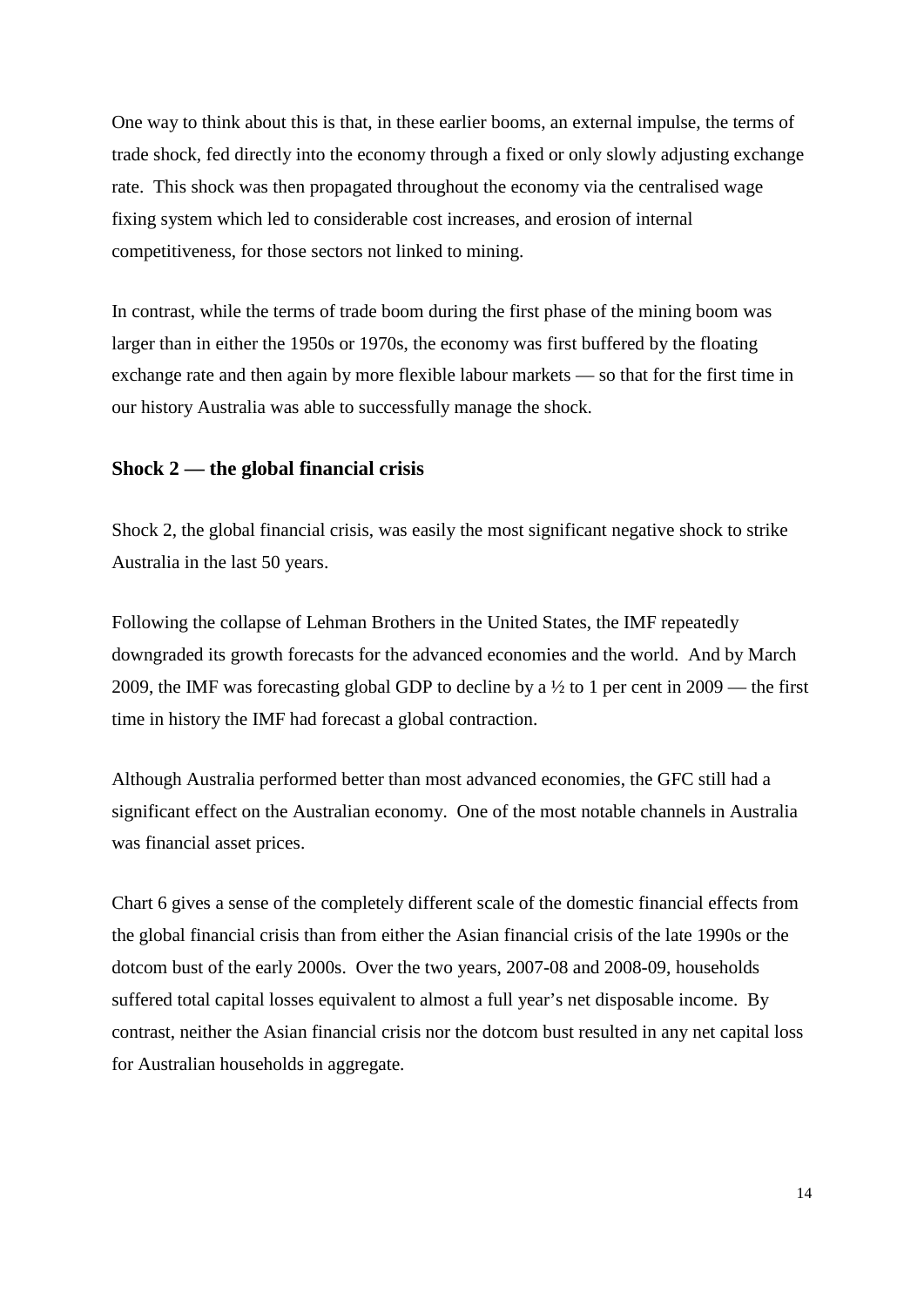![](_page_14_Figure_0.jpeg)

### **Chart 6: Net saving plus capital gains and losses**

The shock hitting Australia during the GFC was remarkable, as was the speed and magnitude of the policy response. Indeed, it is the success of the policy response that feeds perceptions that there was no need for the policy response itself. The problem here, though, is that none of us can see directly what was avoided, although it doesn't take much effort to look abroad and see what could have eventuated here.

During those earlier events, monetary policy and the automatic stabilisers supported aggregate demand; discretionary fiscal policy was not required. This is because these shocks were — correctly — not seen to be either such extreme events or to precipitate circumstances where the effectiveness of monetary policy might be impeded.

Source: ABS cat. no. 5204.0 and Treasury.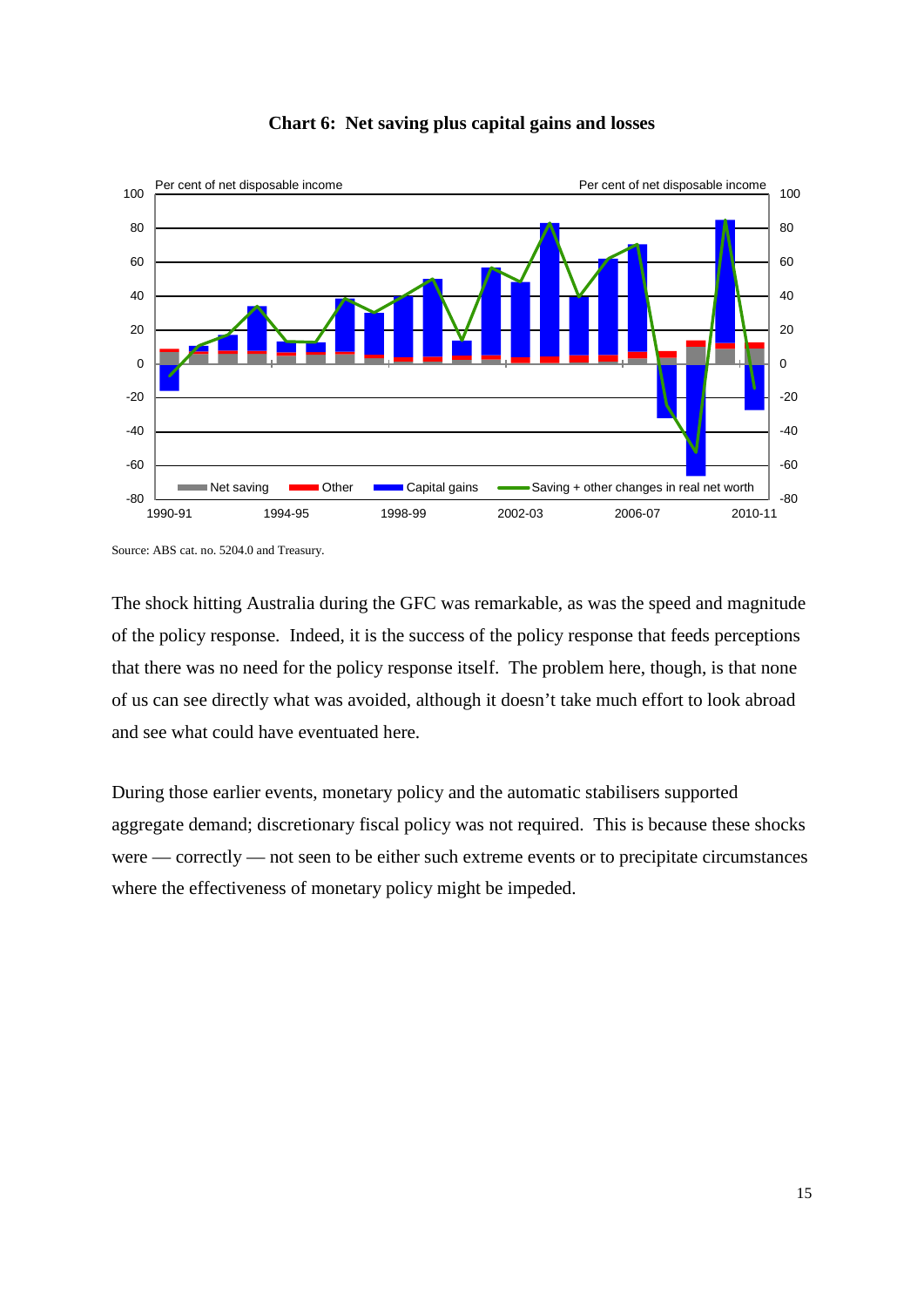The GFC was different. It was a much larger shock that arrived very quickly and, unlike many other shocks, came with a clear warning of its impending arrival — the Lehman Brothers collapse.<sup>[5](#page-15-0)</sup>

As a result, Australia's macroeconomic policy, both monetary and fiscal policy, was able to move rapidly to support aggregate demand in a timely manner.

Almost every country in the world undertook macroeconomic stimulus to try and counteract the negative shock that had emanated from the United States. Indeed, monetary stimulus in the United States and the United Kingdom has pushed them close to the lower bound (i.e. into a liquidity trap with close to zero interest rates) and quantitative easing has been employed.

The Reserve Bank eased monetary policy significantly and swiftly in response to the global downturn. The cash rate was cut from 7.25 per cent at the start of September 2008 to 3 per cent by April 2009, a reduction of 425 basis points over seven Board meetings. Such was the speed of the Reserve Bank's response, 375 basis points of this easing occurred in the four Board meetings from October 2008, three weeks after Lehman Brothers collapsed, to February 2009.

In addition to the monetary policy response, fiscal policy was also used to support the economy. The Government used its balance sheet to support the effective operation of financial markets — for example, through guarantees for deposits and for wholesale debt securities — while also undertaking significant discretionary fiscal stimulus. Overall, the fiscal stimulus was forecast to increase GDP growth by 2 percentage points in 2009 and to detract around 1 percentage point from growth in  $2010$ .<sup>[6](#page-15-1)</sup> The automatic stabilisers also supported the weakening economy.

<u>.</u>

<span id="page-15-0"></span><sup>&</sup>lt;sup>5</sup> While the GFC significantly impeded global financial markets, it did not materially impede domestic monetary policy once bank borrowings were guaranteed by the Commonwealth government.

<span id="page-15-1"></span><sup>6</sup> McDonald, T and Morling, S (2011), *The Australian economy and the global downturn, Part 1: Reasons for resilience*, Economic Roundup Issue 2, September 2011.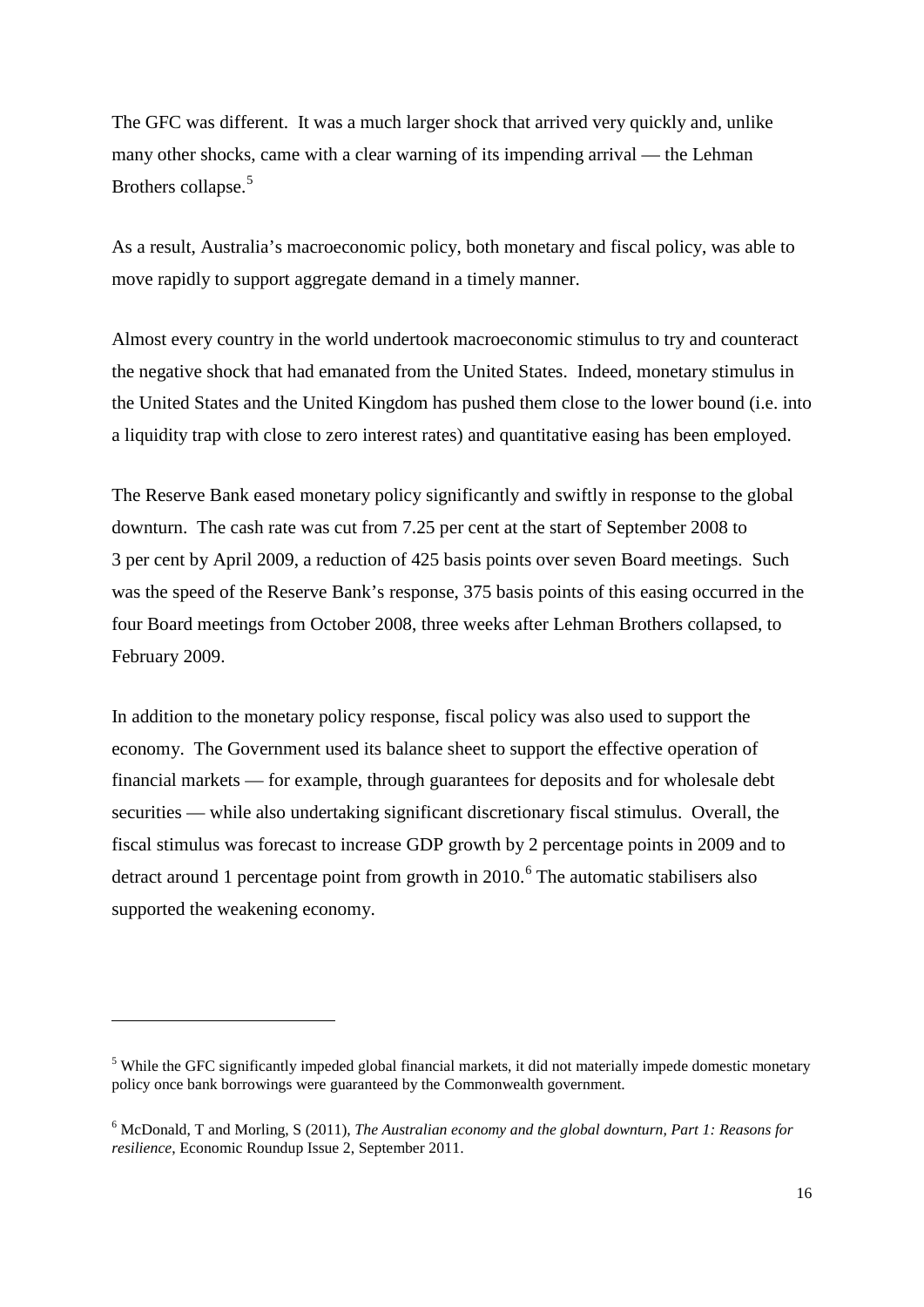With a significant shock to the Australian economy leading to excess capacity, combined with a globally coordinated fiscal response to the crisis — limiting leakage through the exchange rate — fiscal stimulus was expected to provide substantial support to the domestic economy. I will come back to this issue shortly.

The size and the speed of monetary and fiscal policy response are also likely to have helped consumer and business confidence in the economy, further enhancing its effectiveness.<sup>[7](#page-16-0)</sup>

Furthermore, the dollar fell by around 30 US cents, improving the competitiveness of our trade exposed industries and, again, acting as a partial shock absorber for the economy.

The rapid and significant response by monetary and fiscal policy, coupled with a well regulated financial system and strong growth in Asia meant that Australia came through the GFC relatively unscathed. However, there was still work to do once the worst of the crisis had abated.

### **Shock 3 — A renewed mining boom with GFC after-effects**

1

With the recovery from the GFC, the economy entered a third phase, shock 3, which continues to this day, a phase some label 'Mining Boom Mark II'.

While following the GFC, the terms of trade rebounded and reached a new record high, this has occurred against a backdrop of global uncertainty and more cautious households.

Once the recovery was under way, the task for both fiscal and monetary policy was to unwind the emergency levels of stimulus provided in response to the GFC.

In terms of its contribution to economic growth, fiscal stimulus peaked in the first half of 2009, and was progressively unwound from that point. By the March quarter 2010 fiscal stimulus was no longer contributing to growth.

<span id="page-16-0"></span><sup>7</sup> Gruen, D and Stephan, D (2010), *Forecasting in the Eye of the Storm*, Address to the NSW Economic Society, June 2010.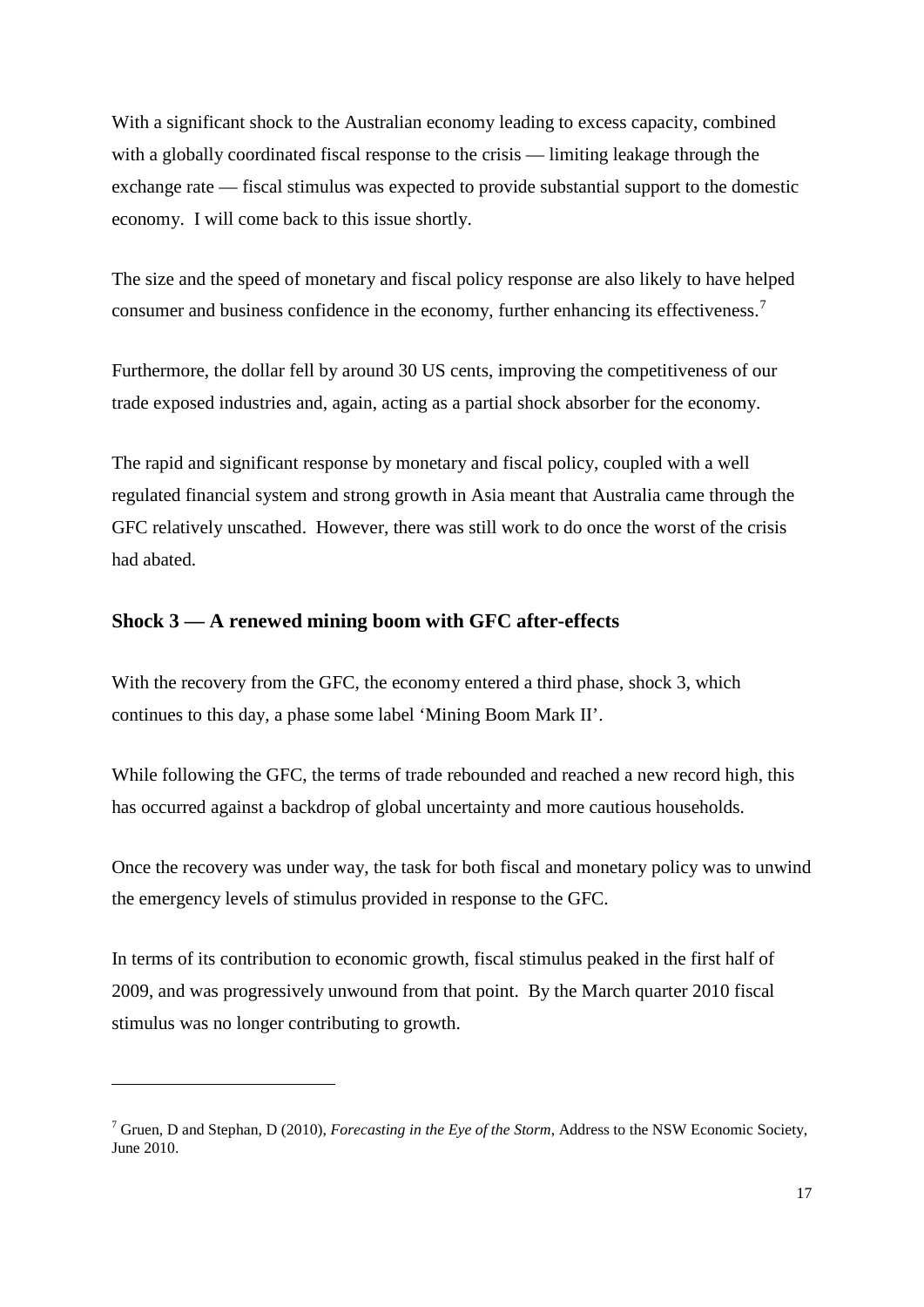Stimulatory monetary policy settings began to be wound back from October 2009. By May 2010 the cash rate had been increased sufficiently to return lending rates to around average levels.

With the perceived risk of inflationary pressures from an economy with limited spare capacity, a further modest tightening of monetary policy was deemed appropriate towards the end of 2010.

However, by the end of 2011 price pressures had abated and, with escalating concerns about the sovereign debt/balance-of-payments crisis in the Euro-zone, monetary policy was eased.

The recent further easing in monetary policy at the same time fiscal policy is consolidating has led a few commentators to argue that monetary and fiscal policy are now working in opposite directions. It is also argued that the fiscal consolidation in 2012-13 may take too much out of the economy.

I will address each of these in turn.

Before I do, let me make some general comments about the impact of discretionary fiscal policy on the macro-economy.

I have to admit that I am intrigued by the arguments put forward by a number of commentators on this issue. Obviously, it is not a new issue, with people arguing strenuously in recent years that the fiscal stimulus injected during the GFC had no impact on economic activity. For consistency, those same people presumably argue that that any fiscal consolidation must also have no impact on the macro-economy.

So let's consider the argument.

Typically it runs that in an open economy with a floating exchange rate and an inflation targeting central bank, an injection of fiscal stimulus is offset by an appreciation in the exchange rate and a decline in net exports, resulting in a multiplier of close to zero — this is standard Mundell-Fleming.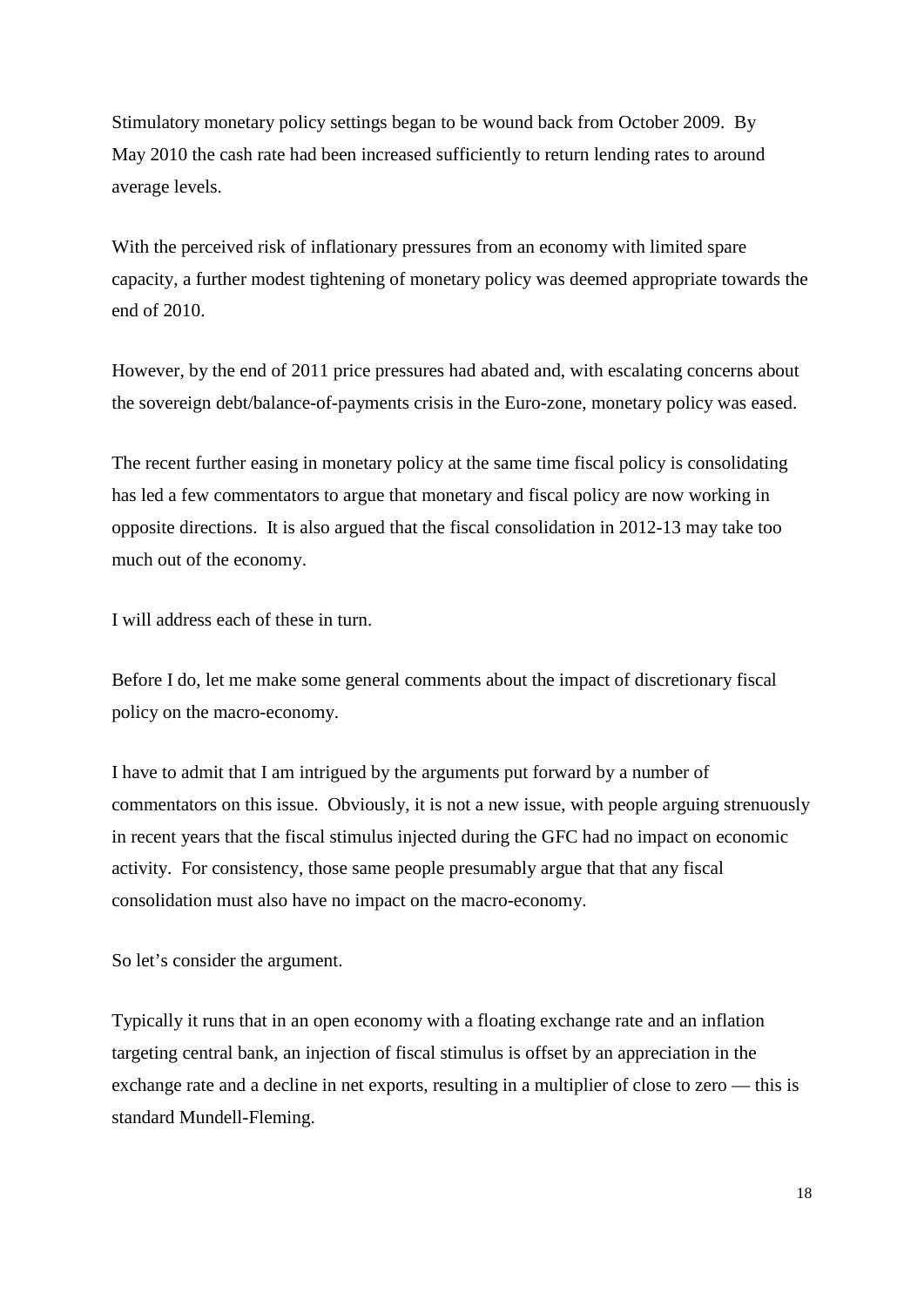As my colleague David Gruen has noted previously — drawing on the 2010 work of the IMF and Ilzetzki, Mendoza and Vegh — this standard result seems broadly correct for countries with very high levels of public debt and where further fiscal loosening can result in a serious loss of confidence because of rising concerns over the solvency of the government.<sup>[8](#page-18-0)</sup> In that case, fiscal loosening will not stimulate domestic economic activity. This standard Mundell-Fleming result also appears to be broadly correct for countries with high trade shares.

But as David has also noted:

<u>.</u>

## *"for less open economies with low government debt like Australia, fiscal multipliers for temporary discretionary fiscal stimulus appear to be positive and sizeable."*

And, as noted earlier, we also know that coordinated fiscal expansion — of the sort pursued in the GFC — results in less leakage and hence larger multipliers.

As an aside, a clear example of the contractionary effects of discretionary fiscal tightening in a country with a floating exchange rate, an inflation targeting central bank and high, but far from unprecedented levels of government debt, is playing out in front of us at the moment. The United Kingdom has seen a notable stalling of its recovery from the GFC since the inception of its consolidation — a fiscal contraction of 2.8 per cent of GDP has coincided with near zero GDP growth in that time. Moreover, unlike the epicentre of the GFC, the USA, to say nothing of Australia, the UK still has a level of GDP some 4.3 per cent below its pre-GFC peak. In contrast, after the same period into the Great Depression, UK GDP was almost 1 per cent above its previous peak.

<span id="page-18-0"></span><sup>8</sup> Gruen, D (2011), *Lessons about Fiscal Policy from the 2000s*, Comments at the 2011 RBA Annual Conference, published December 2011. See also IMF (2010), *Will it Hurt? Macroeconomic effects of Fiscal Consolidation*, World Economic Outlook Chapter 3, October 2010; and Ilzetzki, E, Mendoza, EG, and Vegh, CA (2010), *How Big (small?) are Fiscal Multipliers*, NBER Working Paper 16479, October 2010.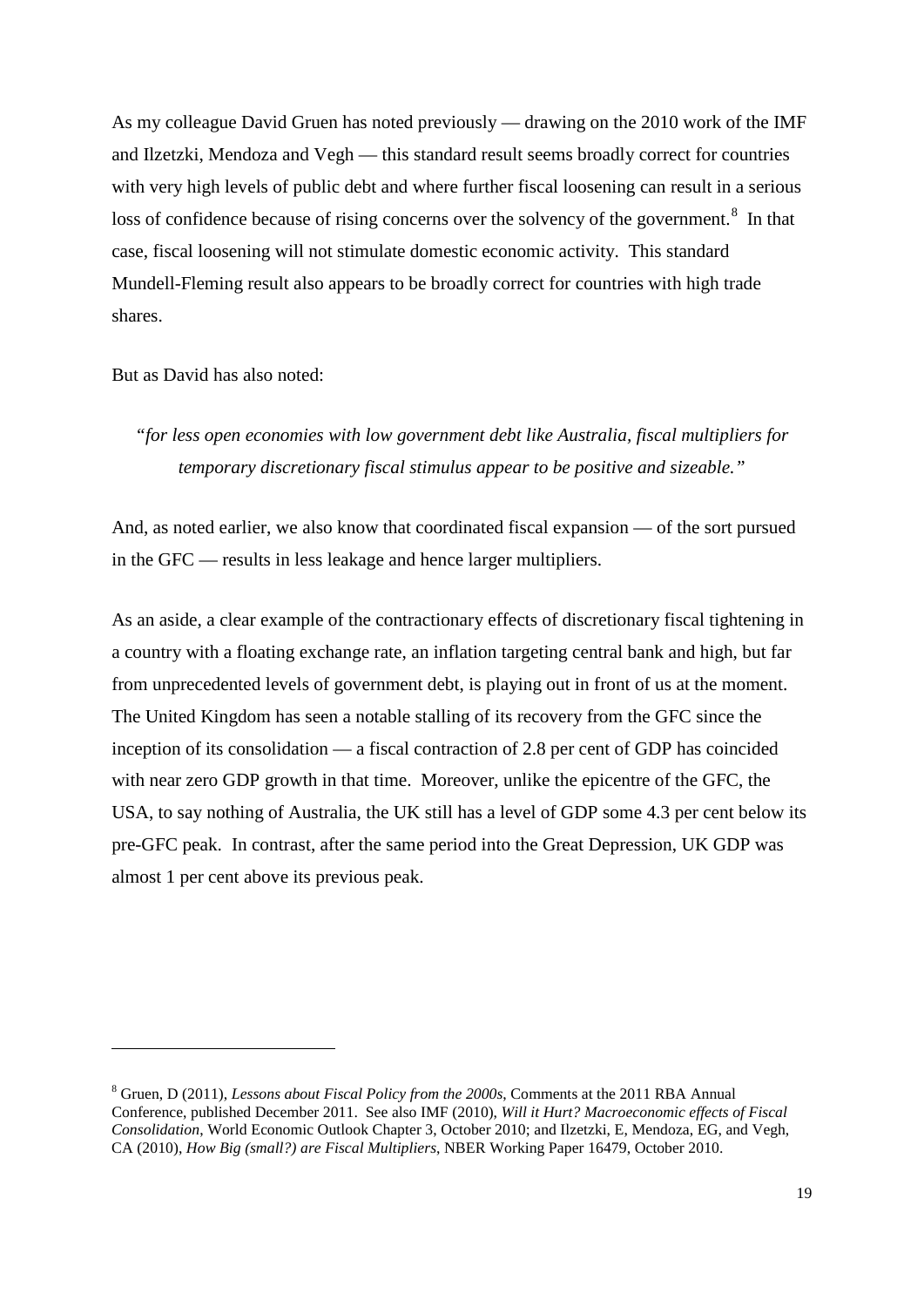In short, the standard Mundell-Fleming theory appears to hold under a specific set of conditions, but when these conditions are relaxed discretionary fiscal policy has significant real effects, and to suggest otherwise risks a triumph of ideology over experience.

Now for Treasury to be consistent, we would have to assume that the fiscal consolidation announced in the Budget has a contractionary effect on activity, which indeed we have done.

However, it is not necessarily the case that one should expect the fiscal multipliers to be the same in the expansion and contraction phases.

Moreover, in a situation of close to full employment, the *net* effect of fiscal consolidation and a monetary easing would presumably be smaller than in a situation of either significantly under-utilised resources or where monetary and fiscal policy were both moving in the same direction.

So, back to the two questions.

### *Are fiscal and monetary policy working at cross purposes?*

As I have already noted, the primary objective of fiscal policy, outside of extreme events like the GFC, is to maintain the budget in a sustainable position from a medium-term perspective, while monetary policy should play the primary role in managing demand to keep the economy stable.

In an economy with unemployment forecast to be not far from reasonable estimates of its lowest sustainable rate, and commodity prices remaining near historical highs, it is appropriate that the budget return to surplus to remain consistent with the medium-term fiscal objective.

So, rather than working at cross-purposes, the current directions of monetary and fiscal policy simply reflect a return to their normal roles following an extreme event.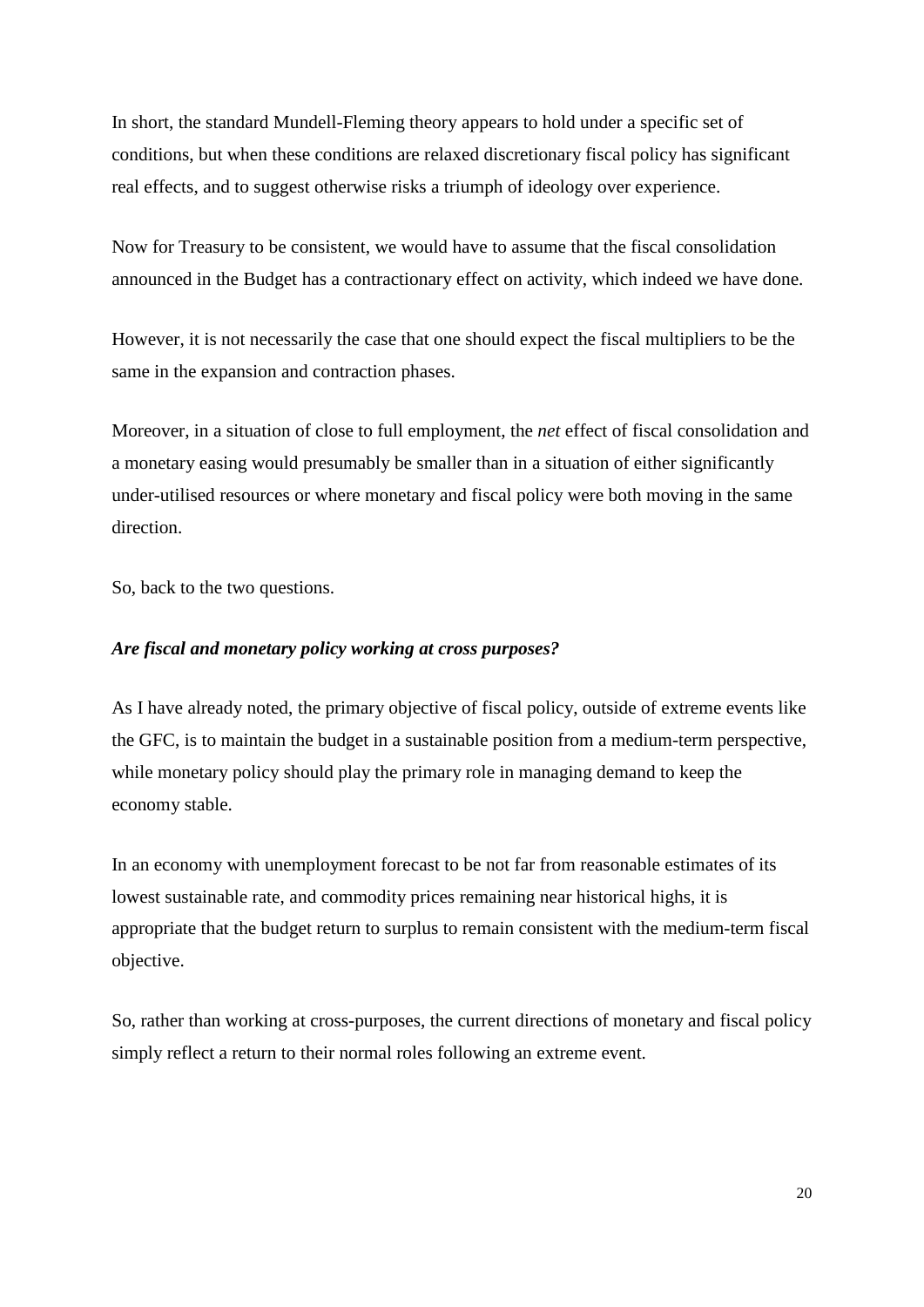### *Could fiscal consolidation take too much out of the economy?*

The impact of fiscal consolidation on economic activity, whether discretionary changes or through the operation of the automatic stabilisers, is much more nuanced than implied by simply looking at the magnitude of the fiscal consolidation — around 3.1 per cent of GDP in 2012-13.

The impact of fiscal consolidation is a function of the size of the relevant fiscal multiplier which depends on a number of factors

First, as mentioned earlier, fiscal multipliers are not and should not be expected to be constant over time. They will differ with economic circumstances. In an economy with a large amount of excess capacity, stimulus measures should have a larger impact on activity. In contrast, where the economy is close to full employment, the net effect can be expected to be much smaller as the exchange rate and monetary policy offset the fiscal stimulus.

With the economy not far from full capacity, multipliers associated with fiscal consolidation in Australia today are likely to be significantly lower than what they were for the discretionary stimulus provided during the GFC.

Second, in considering the economic impact of fiscal consolidation, it is important to consider both the types of decisions and the timing of their implementation. For example, a decision to reduce outlays in total but also to redistribute them in favour of those with high marginal propensities to consume would be less contractionary, and perhaps even stimulatory, than an across-the-board cut.

Equally, small shifts in the timing of outlays can influence the measured consolidation while leaving economic activity little affected. And where outlays which are predominantly spent overseas are reduced, the domestic impact is minimal.

It is also worth highlighting that to the extent there is weakness across the economy, monetary policy is well-placed to respond, unlike in many other advanced economies.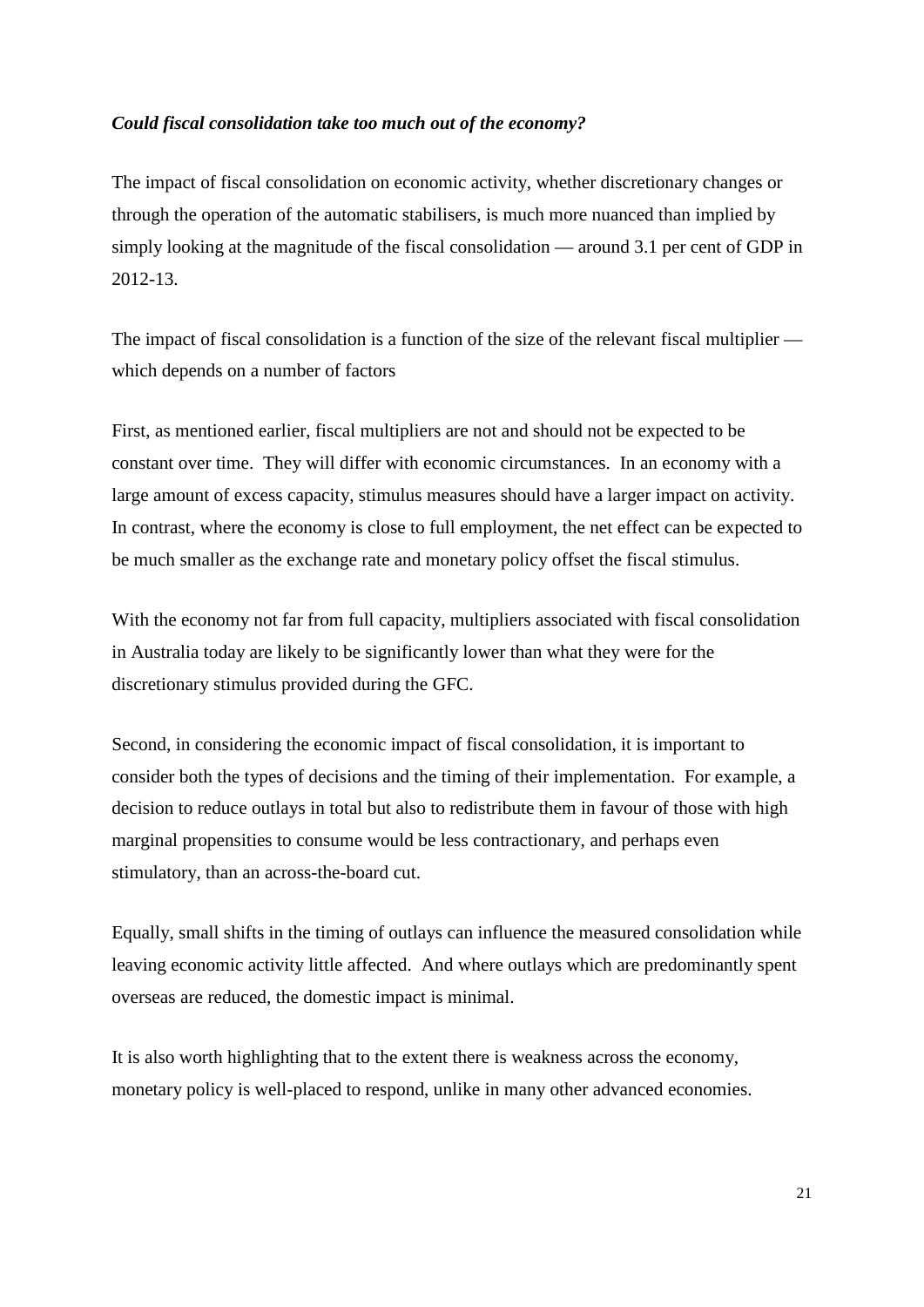In fact, if subdued growth in the non-mining economy results in further increases in spare capacity, putting downward pressure on inflation, monetary policy is more likely to be an effective remedy as these sectors are typically more sensitive to interest rates and exchange rates.

### **THE TIMING OF FISCAL CONSOLIDATION**

There are also those who argue that returning the budget to surplus in 2012-13 is a political gesture and there would be no great harm in delaying this by a year or so.

The problem with this argument is that if it's not appropriate to restore the structural budget position when we have low unemployment and the economy is expected to grow at around trend, when will it be appropriate?

It is surprising under-appreciated that fiscal consolidation in Australia is happening in a far healthier economic environment than the circumstances facing many other advanced economies at present.

Many of these economies are stuck between a rock and a hard place. Monetary policy is at or close to the lower bound; fiscal positions, which have long been in deficit, have been driven by the GFC to a situation with government debt reaching over 100 per cent of GDP in some cases. In this environment, traditional monetary policy is no longer effective and opportunities for fiscal policy are limited.

It is fortunate that Australia doesn't face the same wrenching predicament. But continued discipline is important to ensure we never get into this situation.

I have noted elsewhere that government at all levels face difficult fiscal circumstances for the foreseeable future, with razor thin surpluses at best in the absence of conscious decisions to raise additional revenue or cut outlays.<sup>[9](#page-21-0)</sup>

<u>.</u>

<span id="page-21-0"></span><sup>9</sup> Parkinson, M (2012), *Introductory Remarks*, Australia-Israel Chamber of Commerce, March 2012.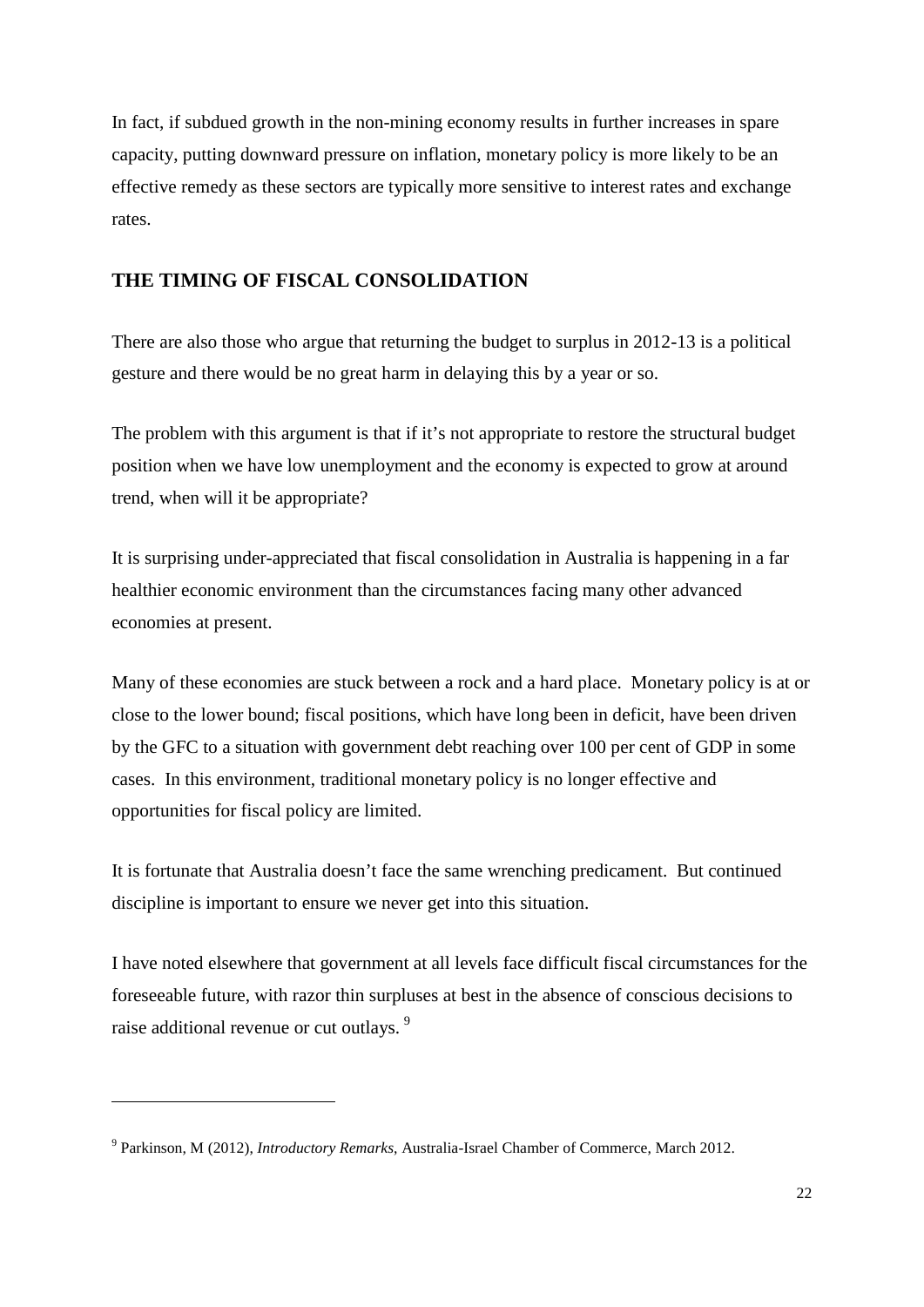Efforts to reduce outlays are likely to be more effective, and sustainable, if nested within a broader assessment of the roles and responsibilities of the different levels of government, an approach that could help sharpen the focus on duplication, overlap and inefficiency. In this regard, the announcement at the recent COAG meeting that the Commonwealth and the States will work cooperatively to ensure that State environmental approval processes can satisfy Commonwealth obligations, reducing duplication and double handling, is a good initiative. However, even total success in minimising overlap will not address the key challenge — the gap between the expectations of government held by the Australian public and the public's willingness to pay what's required if those expectations are to be met.

With substantial risks remaining in the global economic environment, it is critical that we move now to recharge the fiscal batteries while circumstances remain favourable. By doing this, we will ensure that we retain the fiscal capacity to respond to future adverse shocks where needed as well as long-term trends such as those highlighted in the intergenerational reports.

![](_page_22_Figure_2.jpeg)

**Chart 7: Average OECD and Australian gross government debt since the 1970s**

Note: Gross government debt refers to all levels of government. Source: OECD *Economic Outlook 90* database.

Across the OECD government debt ratios have steadily been on an upward trend since the 1970s. While there have been periods of governments reducing their debt-to-GDP ratios in